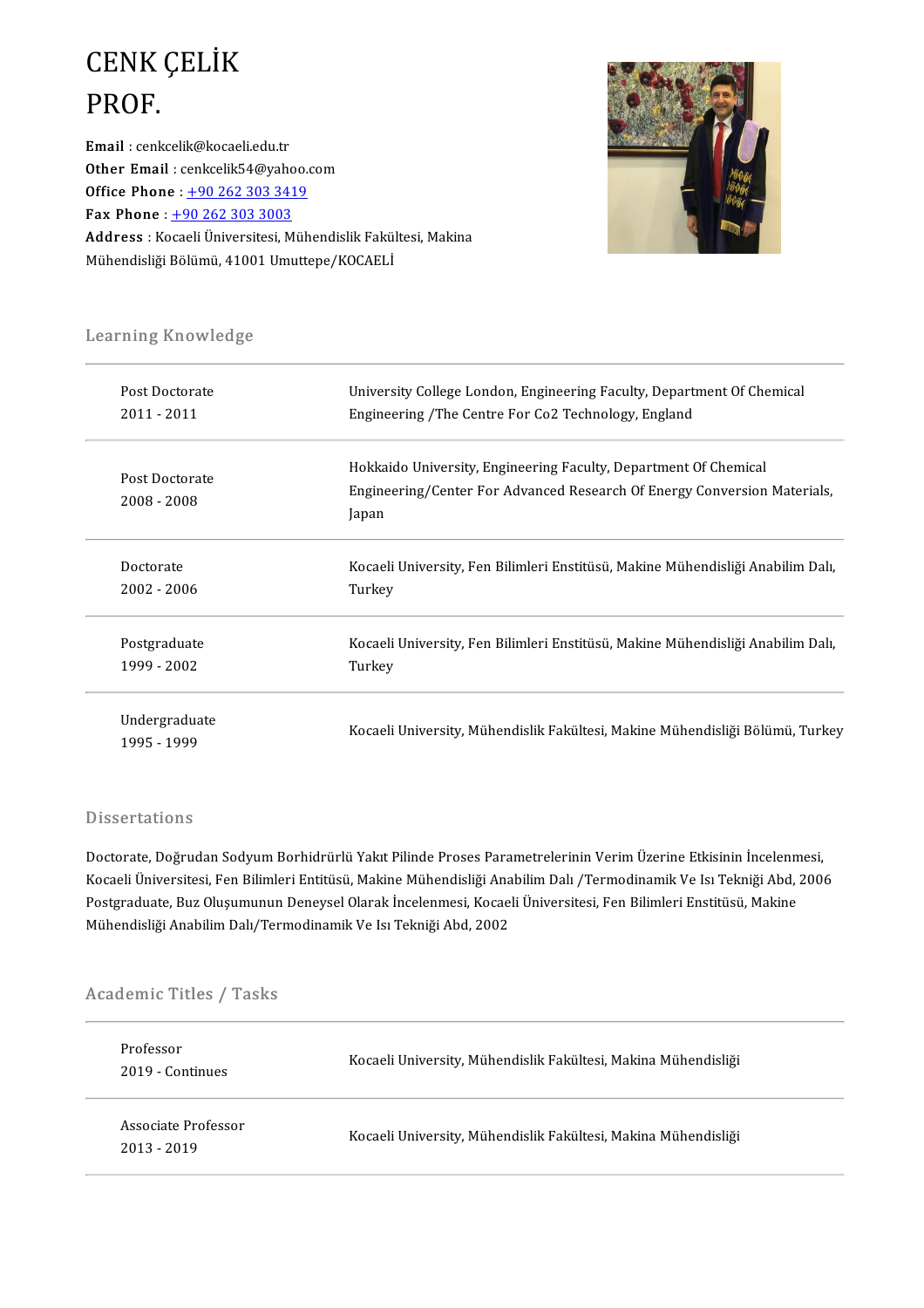2008-2013 KocaeliUniversity,MühendislikFakültesi,MakinaMühendisliği

mas<br>Research Assistant<br>2000 - 2009 **Research Ass<br>2000 - 2008** 

Kocaeli University, Mühendislik Fakültesi, Makina Mühendisliği

#### Supported Projects

- upported Projects<br>1. Becerikli F., Çelik C., TUBITAK Project, Manufacturing of PEM Electrolyser Gas Compressor that Produces 700<br>ml/min of Hydrogen and can be Pressurized for Fuel Cells (PEM SOEC) That Produce Electricity ml/min of Hydrogen and can be Pressurized for Fuel Cells (PEM-SOFC) That Produce Electricity up to 1 kW, 2020 - 2022 Beceri<br>ml/mi<br>2022<br>Alray I ml/min of Hydrogen and can be Pressurized for Fuel Cells (PEM-SOFC) That Produce Electricity up to 1 kV<br>2022<br>2. Akay R. G. , Çelik C., Kibar M. E. , TUBITAK Project, Development of Electrochemical Hydrogen Purifier and<br>6.
- 2022<br>Akay R. G. , Çelik C., Kibar M. E. , TUBITAK Project, Development of Electrochemical Hydrogen Purifier and<br>Compressor System (EHPC) for Pure and Pressurized Hydrogen Production from Reformate Gases, 2019 2022<br>Celik 2. Akay R. G. , Çelik C., Kibar M. E. , TUBITAK Project, Development of Electrochemical Hydrogen Purifier and<br>3. Celik C., Ertürk A. T. , Saraç H. İ. , Akın A. N. , Akay R. G. , Yılmaz M., TUBITAK Project, Development of a
- Compressor System (EHPC) for Pure and Pressurized Hydrogen Production from Reformate Gases, 2019 2022<br>Çelik C., Ertürk A. T. , Saraç H. İ. , Akın A. N. , Akay R. G. , Yılmaz M., TUBITAK Project, Development of a Direct<br>B Celik C., Ertürk A. T. , Saraç H. İ. , Akın A. N. , Akay R. G. , Yılmaz M., TUBITAK Project, Development of a Direct<br>Borohydride Fuel Cell (DBFC) Consisting Of Novel Membrane Electrode Assemblies And The Investigation Of T Borohydride Fuel Cell (DBFC) Consisting Of Novel Membrane Electrode Assemblies And The Investigation Of<br>Effects Of Operation Parameters On The Performance, 2016 - 2019<br>4. CELİK C., Project Supported by Higher Education Ins
- Effects Of Operation Parameters On The Performand<br>CELIK C., Project Supported by Higher Education Ins<br>TASARIMININ PERFORMANSA ETKİSİ, 2017 2018<br>CELİK C. Project Supported bu Higher Education Ins 5. CELIK C., Project Supported by Higher Education Institutions, YAKIT PILLERINDE ANOT TARAFI AKIŞ ALAN<br>195. CELIK C., Project Supported by Higher Education Institutions, DOĞRUDAN SODYUM BORHİDRÜRLÜ YAKIT<br>196. CELIK C., Pr
- PHASARIMININ PERFORMANSA ETKİSİ, 2017 2018<br>5. CELİK C., Project Supported by Higher Education Institutions, DOĞRUDAN SODYUM BORHİDRÜRLÜ YAKIT<br>19. PİLLERİNİN (DBHYP) ANOT KISMINDA KATALİZÖR DESTEĞİ OLARAK STANDART KARBON ÇELİK C., Project Supported by Higher Education Institutions, DOĞRUDAN SODYUM BORHİDRÜRLÜ YAKIT<br>PİLLERİNİN (DBHYP) ANOT KISMINDA KATALİZÖR DESTEĞİ OLARAK STANDART KARBON KAĞIT/KUMAŞ<br>YERİNE GAZ DİFÜZYON TABAKASI OLARAK KULL PILLERININ<br>YERINE GAZ<br>2017 - 2018<br>SARACH İ FRINE GAZ DİFÜZYON TABAKASI OLARAK KULLANILMAK ÜZERE METALİK KÖPÜĞÜN KARAKTERİZASYONU,<br>2017 - 2018<br>6. SARAÇ H. İ. , ÇELİK C., OPAN M., ÜNLÜ M., Project Supported by Higher Education Institutions, KIRSAL YERLEŞİM<br>2014 - ALA
- 2017 2018<br>SARAÇ H. İ. , ÇELİK C., OPAN M., ÜNLÜ M., Project Supported by Higher Education Institutions, KIRSAL YERLEŞİM<br>ALANLARINDA YENİLENEBİLİR ENERJİ KAYNAKLARINDAN OPTİMAL ENERJİ ÜRETİMİ VE YÖNETİMİ, 2016 2018 7. SARAÇ H. İ. , ÇELİK C., OPAN M., ÜNLÜ M., Project Supported by Higher Education Institutions, KIRSAL YERLEŞİM<br>1. ALANLARINDA YENİLENEBİLİR ENERJİ KAYNAKLARINDAN OPTİMAL ENERJİ ÜRETİMİ VE YÖNETİMİ, 2016 - 2018<br>1. Özdemir
- Özdemir E., ÇELİK C., TUBITAK Project, Kocaeli Üniversitesi Ar-Ge Strateji Belgesi (Enerji), 2016 2018
- CELIK C., Other Supported Projects, Development of advanced solid oxide fuel cell systems through engineering<br>design, materials innovation and thermodynamic analyses, 2011 2011 9. CELIK C., Other Supported Projects, Development of advanced solid oxide fuel cell systems through engineerin<br>design,materials innovation and thermodynamic analyses, 2011 - 2011<br>9. CELIK C., Project Supported by Other Pr
- design,materials innovation and thermodynamic analyses, 2011 2011<br>ÇELİK C., Project Supported by Other Private Institutions, Soğutucu Serpantinlerde Optimizasyon (H476<br>Cargo projesi kapsamında en uygun soğutma performans 9. ÇELİK C., Project Supported by Other Private Institutions, Soğutucu Serpantinlerde Optimizasyon (H476 Ford<br>Cargo projesi kapsamında en uygun soğutma performansı sağlayacak radyatör tasarımı), 2008 - 2009<br>10. Çelik C., Y
- Cargo projesi kapsamında en uygun soğutma performansı sağlayacak radyatör tasarımı), 2008 2009<br>Çelik C., Yiğit K. S. , Saraç H. İ. , TUBITAK Project, Bitkisel ve hayvansal atıklardan biyogaz üretimi ve entegre enerji<br>üre 10. Celik C., Yiğit K. S. , Saraç H. İ. , TUBITAK Project, Bitkisel ve hayvansal atıklardan biyogaz üretimi ve entegre ener<br>üretim sisteminde kullanımı, 2007 - 2009<br>11. CELİK C., Other Supported Projects, Greenhouse Gas Mi
- 

### Scholarships

Scholarships<br>International Postdoctoral Research Fellowship Programme ( Directorate of Science Fellowships and Grant Programmes<br>CRIDER)\(RiDER 2219), TURITAK, 2011, 2011 (BİDEB))(BİDEB 2219), TUBITAK, 2011 - 2011<br>Post Doctoral Research Fellowship, Other International Organizations, 2008 - 2008 International Postdoctoral Research Fellowship Programme ( Directorate of Science<br>(BİDEB))(BİDEB 2219), TUBITAK, 2011 - 2011<br>Post Doctoral Research Fellowship, Other International Organizations, 2008 - 2008

### Articles Published in Journals That Entered SCI, SSCI and AHCI Indexes

1. Preparation and characterization of bimetal ic Pd-Zn nanoparticles on carbon for borohydride electrooxidation<br>Preparation and<br>Pegga Ozan M. Ak Preparation and characterization of bimeta<br>electrooxidation<br>Dogan Ozcan M., AKAY R. G. , ÇELİK C., AKIN A. N.<br>REACTION KINETICS MECHANISMS AND CATALY

electrooxidation<br>Dogan Ozcan M., AKAY R. G. , ÇELİK C., AKIN A. N.<br>REACTION KINETICS MECHANISMS AND CATALYSIS, vol.134, no.1, pp.163-177, 2021 (Journal Indexed in SCI)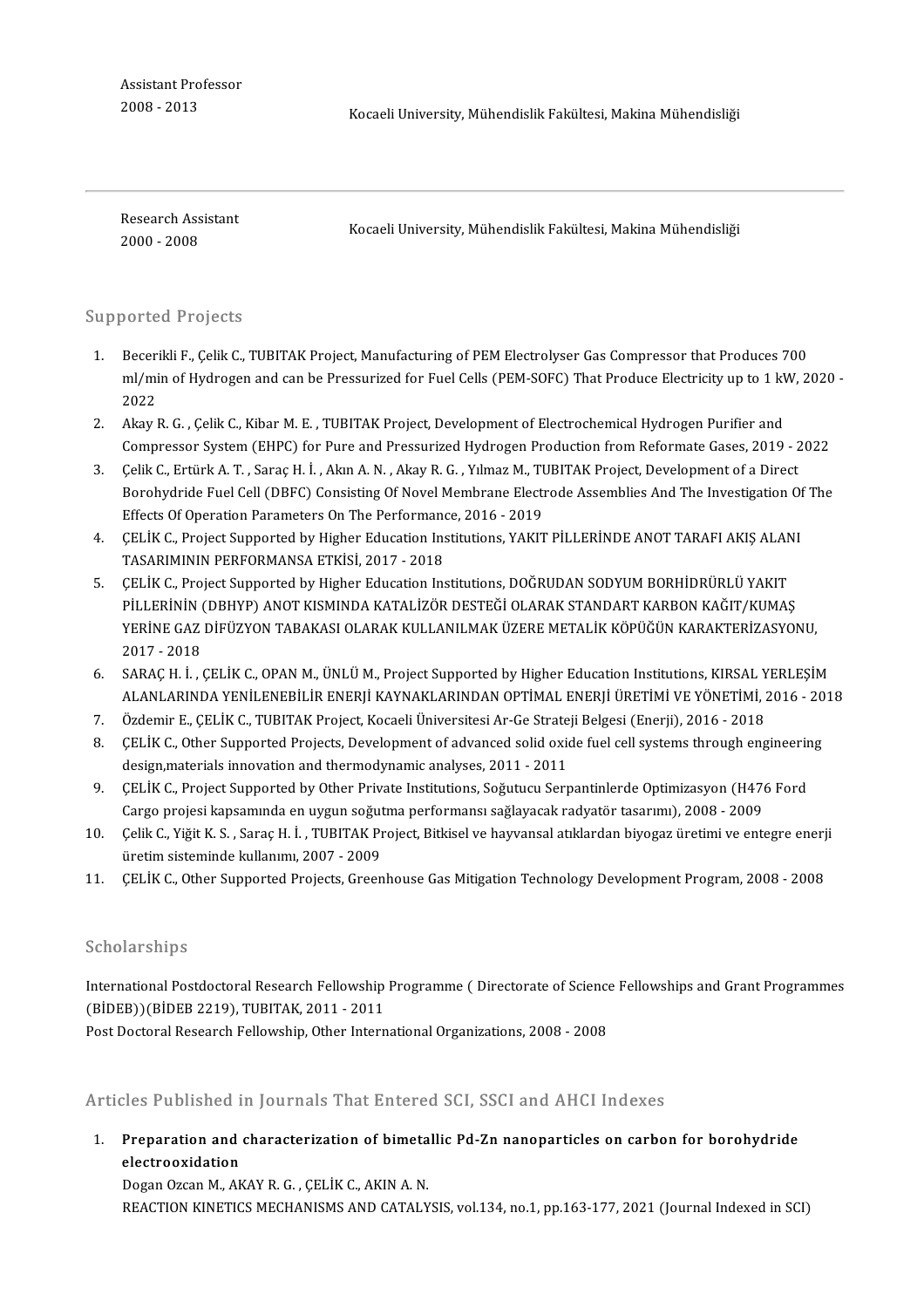| 2.  | Investigation of the performance of a direct borohydride fuel cell with low Pt/C catalyst loading<br>under different operating conditions                                                                 |
|-----|-----------------------------------------------------------------------------------------------------------------------------------------------------------------------------------------------------------|
|     | Kadioglu T., Turkmen A. C., Ata K. C., Akay R. G., Tıkız İ., Çelik C.<br>INTERNATIONAL JOURNAL OF HYDROGEN ENERGY, vol.45, no.60, pp.35006-35012, 2020 (Journal Indexed in SCI)                           |
| 3.  | Investigation of the effects of SPEEK and its clay composite membranes on the performance of                                                                                                              |
|     | Direct Borohydride Fuel Cell<br>Ata K. C., Kadıoğlu T., Türkmen A. C., Çelik C., Akay R. G.                                                                                                               |
|     | International Journal of Hydrogen Energy, vol.45, pp.5430-5437, 2020 (Journal Indexed in SCI)                                                                                                             |
| 4.  | Analysis of wind energy potential; A case study of Kocaeli University campus<br>Caglayan I., Tikiz İ., Turkmen A. C., Çelik C., Soyhan G. (.                                                              |
|     | Fuel, vol.253, pp.1333-1341, 2019 (Journal Indexed in SCI)                                                                                                                                                |
| 5.  | Optimal energy production from wind and hydroelectric power plants<br>Opan M, Ünlü M, Özkale C, Çelik C, Saraç H. İ.                                                                                      |
|     | Energy Sources, Part A: Recovery, Utilization and Environmental Effects, vol.41, pp.2219-2232, 2019 (Journal<br>Indexed in SCI)                                                                           |
| 6.  | The statistical relationship between flow channel geometry and pressure drop in a direct methanol<br>fuel cell with parallel channels                                                                     |
|     | TURKMEN A.C., ÇELİK C., ESEN H.                                                                                                                                                                           |
| 7.  | International Journal of Hydrogen Energy, vol.44, no.34, pp.18939-18950, 2019 (Journal Indexed in SCI)<br>Effect of morphology of activated carbon supports for cobalt boride catalysts on the hydrolysis |
|     | reaction of sodium borohydride                                                                                                                                                                            |
|     | Kibar M. E., Engintepe E., Ozdemır E., Kaplan Ö., Çelik C., Akın A. N.<br>INTERNATIONAL JOURNAL OF CHEMICAL KINETICS, vol.50, pp.839-845, 2018 (Journal Indexed in SCI)                                   |
| 8.  | Evaluation of SPEEK/PBI blend membranes for possible direct borohydride fuel cell (DBFC)                                                                                                                  |
|     | application<br>AKAY R. G., ATA K. C., KADIOGLU T., ÇELİK C.                                                                                                                                               |
|     | INTERNATIONAL JOURNAL OF HYDROGEN ENERGY, vol.43, no.40, pp.18702-18711, 2018 (Journal Indexed in SCI)                                                                                                    |
| 9.  | The effect of different gas diffusion layer porosity on proton exchange membrane fuel cells<br>TURKMEN A C, CELIK C                                                                                       |
| 10. | FUEL, vol.222, pp.465-474, 2018 (Journal Indexed in SCI)<br>Energy harvesting with the piezoelectric material integrated shoe                                                                             |
|     | Turkmen A C , Çelik C.                                                                                                                                                                                    |
|     | ENERGY, vol.150, pp.556-564, 2018 (Journal Indexed in SCI)                                                                                                                                                |
| 11. | An experimental research on woodchip drying using a screw conveyor dryer<br>KAPLAN Ö., ÇELİK C.                                                                                                           |
|     | FUEL, vol.215, pp.468-473, 2018 (Journal Indexed in SCI)                                                                                                                                                  |
| 12. | Analysis of a priority flow control valve with hydraulic system simulation model<br>Coskun G., KOLCUOGLU T., DOGRAMACI T., Turkmen A. C., ÇELİK C., Soyhan H. S.                                          |
|     | JOURNAL OF THE BRAZILIAN SOCIETY OF MECHANICAL SCIENCES AND ENGINEERING, vol.39, no.5, pp.1597-                                                                                                           |
|     | 1605, 2017 (Journal Indexed in SCI)                                                                                                                                                                       |
| 13. | Analysis of fuel cell vehicles with advisor software<br>TURKMEN A.C., SOLMAZ S., CELIK C.                                                                                                                 |
|     | RENEWABLE & SUSTAINABLE ENERGY REVIEWS, vol.70, pp.1066-1071, 2017 (Journal Indexed in SCI)                                                                                                               |
| 14. | Decision analysis application intended for selection of a power plant running on renewable energy<br>sources                                                                                              |
|     | Ozkale C., Celik C., Turkmen A. C., Cakmaz E. S.                                                                                                                                                          |
| 15. | RENEWABLE & SUSTAINABLE ENERGY REVIEWS, vol.70, pp.1011-1021, 2017 (Journal Indexed in SCI)<br>Emission characteristics of an hydrogen-CH4 fuelled spark ignition engine                                  |
|     | ACIKGOZ B., ÇELİK C., Soyhan H. S., GOKALP B., KARABAG B.                                                                                                                                                 |
|     | FUEL, vol.159, pp.298-307, 2015 (Journal Indexed in SCI)                                                                                                                                                  |
| 16. | Investigation of Ni Foam Effect for Direct Borohydride Fuel Cell                                                                                                                                          |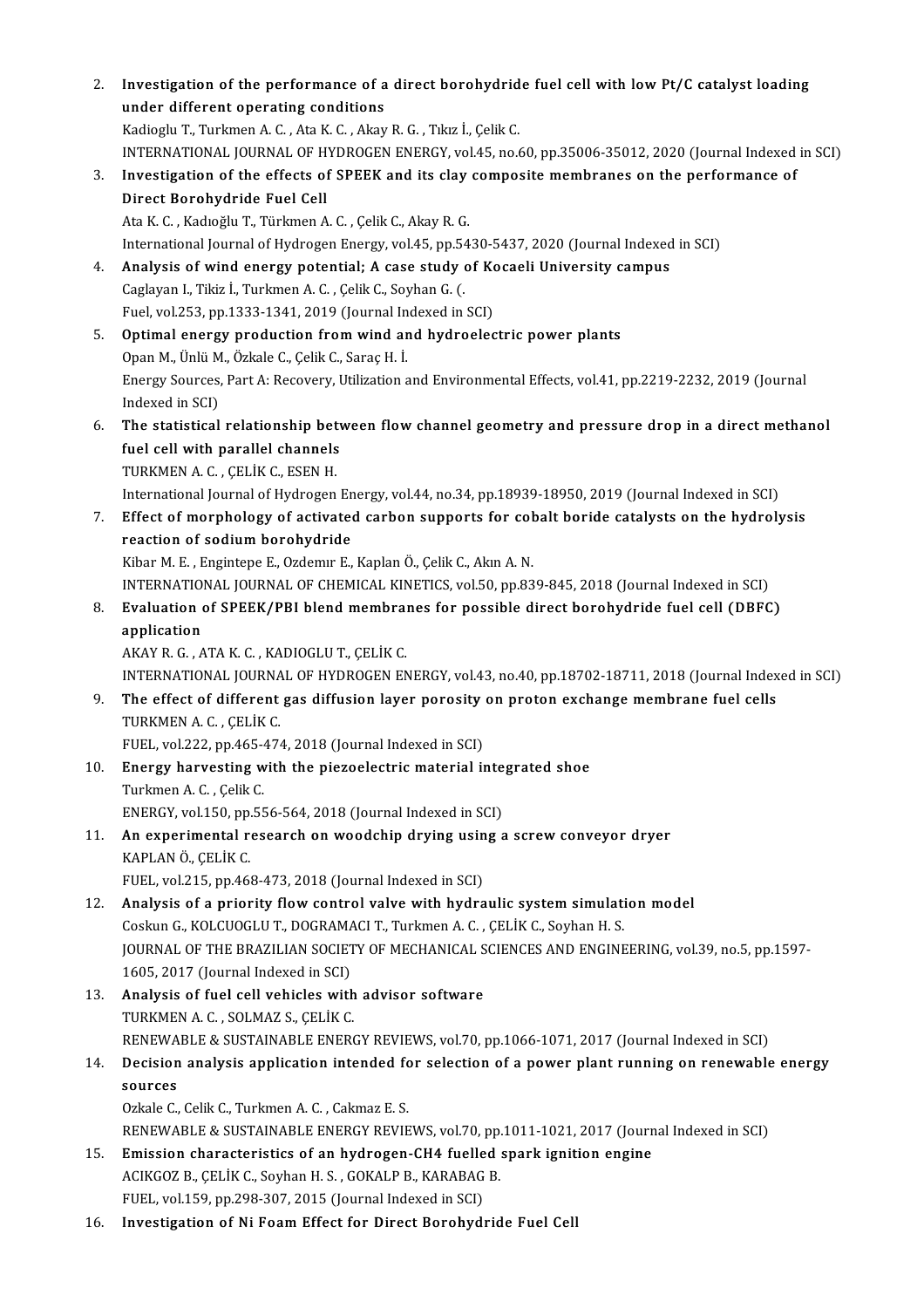CelikC.,SANF.G.B. ,SARAÇH. İ. Celik C., SAN F. G. B. , SARAÇ H. İ.<br>FUEL CELLS, vol.12, no.6, pp.1027-1031, 2012 (Journal Indexed in SCI)<br>An eunerimental study on nerformanes and emission sharaster

17. An experimental study on performance and emission characteristics of a methane-hydrogen fuelled gasoline engine FUEL CELLS, vol.1<br>An experimental<br>gasoline engine ACIKGOZB.,ÇELİKC.

INTERNATIONAL JOURNALOFHYDROGENENERGY,vol.37,no.23,pp.18492-18497,2012(Journal IndexedinSCI)

- ACIKGOZ B., ÇELİK C.<br>INTERNATIONAL JOURNAL OF HYDROGEN ENERG<br>18. Woodchip drying in a screw conveyor dryer INTERNATIONAL JOUN<br>**Woodchip drying i**<br>KAPLAN Ö., ÇELİK C.<br>JOUPNAL OF PENEW KAPLAN Ö., ÇELİK C.<br>JOURNAL OF RENEWABLE AND SUSTAINABLE ENERGY, vol.4, no.6, 2012 (Journal Indexed in SCI) KAPLAN Ö., ÇELİK C.<br>
JOURNAL OF RENEWABLE AND SUSTAINABLE ENERGY, vol.4, no.6, 2012 (Journal Index.<br>
19. Modeling of an HCCI engine by using CFD and detailed chemical kinetic model<br>
Telses S. Ceslau C. Celik C. Seyban H. S
- JOURNAL OF RENEWABLE AND SUSTAINABLE ENERGY, vol.4, no.<br>Modeling of an HCCI engine by using CFD and detailed che<br>Toksoz S., Coskun G., Celik C., Soyhan H. S. , Buyukkaya E., Halici F.<br>ENERCY EDUCATION SCIENCE AND TECHNOLOC ENERGY EDUCATION SCIENCE AND TECHNOLOGY PART A-ENERGY SCIENCE AND RESEARCH, vol.29, no.1, pp.427-432, 2012 (Journal Indexed in SCI) Toksoz S., Coskun G., Celik C., Soyhan H. S., Buyukkaya E., Halici F. ENERGY EDUCATION SCIENCE AND TECHNOLOGY PART A-ENERGY SCIENCE AND RESEARCH, vol.29, no.1, pp.427-<br>432, 2012 (Journal Indexed in SCI)<br>20. Improving the direct borohydride fuel cell performance with thiourea as the additive
- 432, 2012 (Journal Index<br>Improving the direct b<br>borohydride solution<br>CELIK C. SAN E.C. B. SA borohydride solution<br>ÇELİK C., SAN F. G. B. , SARAÇ H. İ.

INTERNATIONAL JOURNALOFHYDROGENENERGY,vol.35,no.16,pp.8678-8682,2010(Journal IndexedinSCI)

- CELIK C., SAN F. G. B. , SARAC H. I.<br>INTERNATIONAL JOURNAL OF HYDROGEN ENERGY, vol.35, no.16, pp.8678-8682, 2010 (Journal Indexed in<br>21. Influences of sodium borohydride concentration on direct borohydride fuel cell perfor INTERNATIONAL JOURNAL OF HY<br>Influences of sodium borohyd<br>ÇELİK C., SAN F. G. B. , SARAÇ H. İ.<br>JOUPNAL OF POWER SOURCES YO Influences of sodium borohydride concentration on direct borohydride fuel cell<br>ÇELİK C., SAN F. G. B. , SARAÇ H. İ.<br>JOURNAL OF POWER SOURCES, vol.195, no.9, pp.2599-2603, 2010 (Journal Indexed in SCI)<br>Effects of aponation
- CELIK C., SAN F. G. B., SARAC H. I.<br>JOURNAL OF POWER SOURCES, vol.195, no.9, pp.2599-2603, 2010 (Journal Indexed in<br>22. Effects of operation conditions on direct borohydride fuel cell performance<br>CELIK C. SAN E.C. P., SARA JOURNAL OF POWER SOURCES, von<br>Effects of operation condition<br>CELİK C., SAN F. G. B. , SARAÇ H. İ.<br>JOUPNAL OF POWER SOURCES VO Effects of operation conditions on direct borohydride fuel cell performance<br>CELİK C., SAN F. G. B. , SARAÇ H. İ.<br>JOURNAL OF POWER SOURCES, vol.185, no.1, pp.197-201, 2008 (Journal Indexed in SCI)<br>Energy efficionay in numne
- CELIK C., SAN F. G. B. , SARAC H. I.<br>JOURNAL OF POWER SOURCES, vol.185, no.1, pp.197-201, 2<br>23. Energy efficiency in pumps<br>Kaya D., Yagmur E. A. , Yiğit K. S. , Kılıc F., Eren A. S. , Çelik C. JOURNAL OF POWER SOURCES, vol.185, no.1, pp.197-201, 2<br>Energy efficiency in pumps<br>Kaya D., Yagmur E. A. , Yiğit K. S. , Kılıc F., Eren A. S. , Çelik C.<br>ENERCY CONVERSION AND MANACEMENT vol.49, np.1665 ENERGY CONVERSION AND MANAGEMENT, vol.49, pp.1662-1673, 2008 (Journal Indexed in SCI)

### Articles Published in Other Journals

- Irticles Published in Other Journals<br>1. THE EFFECT OF DIFFERENT INTAKE MANIFOLD GEOMETRIESON SINGLE-CYLINDER DIESEL ENGINE<br>SOOT FORMATION ANDRERFORMANCE SOOT FORMATION ANDERENT INTAKE MANUSCRIPT OF DIFFERENT INTAKE MANUSCRIPT OF THE REFECT OF DIFFERENT INTAKE MANUSCRIPT OF A SAME AND A SAME OF STREET OF THE MANUSCRIPT OF A SAME OF THE MANUSCRIPT OF A SAME OF THE MANUSCRIPT THE EFFECT OF DIFFERENT INTAKE MANIFO.<br>SOOT FORMATION ANDPERFORMANCE<br>DEMİR Ü., ÇETİNKAYA O., TURKMEN A. C. , ÇELİK C.<br>International Jaurnal of Mechanical and Production SOOT FORMATION ANDPERFORMANCE<br>DEMİR Ü., ÇETİNKAYA O., TURKMEN A. C. , ÇELİK C.<br>International Journal of Mechanical and Production Engineering (IJMPE), vol.6, pp.30-34, 2018 (Refereed Journals<br>of Other Institutione) **DEMIR Ü., ÇETİNKAYA**<br>International Journal<br>of Other Institutions)<br>Autonomous Con Be International Journal of Mechanical and Production Engineering (IJ<br>of Other Institutions)<br>2. Autonomous Car Parking System with Various Trajectories<br>ESIVOV B. TURKAEN A.C. KARLANŐ CELİK C
- of Other Institutions)<br>Autonomous Car Parking System with Varie<br>EŞİYOK B., TURKMEN A. C. , KAPLAN Ö., ÇELİK C.<br>Periodisels of Engineering and Natural Sciences. EŞİYOK B., TURKMEN A. C. , KAPLAN Ö., ÇELİK C.<br>Periodicals of Engineering and Natural Sciences (PEN), 2017 (Refereed Journals of Other Institutions) EŞİYOK B., TURKMEN A. C. , KAPLAN Ö., ÇELİK C.<br>Periodicals of Engineering and Natural Sciences (PEN), 2017 (Refereed Journals of Other Institutions)<br>3. The Analysis of The Risks of Renewable Energy Resources by Using Fuzzy
- Periodicals of Engineering and Natural Sc<br>**The Analysis of The Risks of Renewa**<br>HÜLYA Y., ÖZKALE C., ÖZCAN B., ÇELİK C.<br>Dumlunuar University Journal Of Social S The Analysis of The Risks of Renewable Energy Resources by Using Fuzzy FMEA Technique<br>HÜLYA Y., ÖZKALE C., ÖZCAN B., ÇELİK C.<br>Dumlupınar University Journal Of Social Sciences, pp.227-242, 2014 (Refereed Journals of Other I Dumlupınar University Journal Of Social Sciences, pp.227-242, 2014 (Refereed Journals of Other Institutions)<br>Books & Book Chapters

- 300ks & Book Chapters<br>1. Chapter 28 : Investigation of Airframe in terms of Aerodynamics<br>Türkman A.C. Vildig E. CELİK C. SARACH İ. Türkmen A.C., Yıldız F., ÇELİK C., SARAÇ H. İ.<br>Türkmen A. C., Yıldız F., ÇELİK C., SARAÇ H. İ.<br>İn: Sustainable Aviation Energy and Environn Türkmen A. C. , Yıldız F., ÇELİK C., SARAÇ H. İ.<br>in: Sustainable Aviation Energy and Environmental Issues, Karakoc HT, Ozerdem BM, Sogut ZM, Colpan OC, Altuntas O, Editor, Springer, İsviçre, pp.343-350, 2016 in: Sustainable Aviation Energy and Environmental Issues, Karakoc HT, Oz<br>Altuntas O, Editor, Springer, İsviçre, pp.343-350, 2016<br>2. Chapter 28 : Investigation of Airframe in terms of Aerodynamics<br>TURKANA C, VU DIZE CELİKC,
- Altuntas 0, Editor, Springer, İsviçre, pp.343-350<br><mark>Chapter 28 : Investigation of Airframe in t</mark><br>TURKMEN A. C. , YILDIZ F., ÇELİK C., SARAÇ H. İ.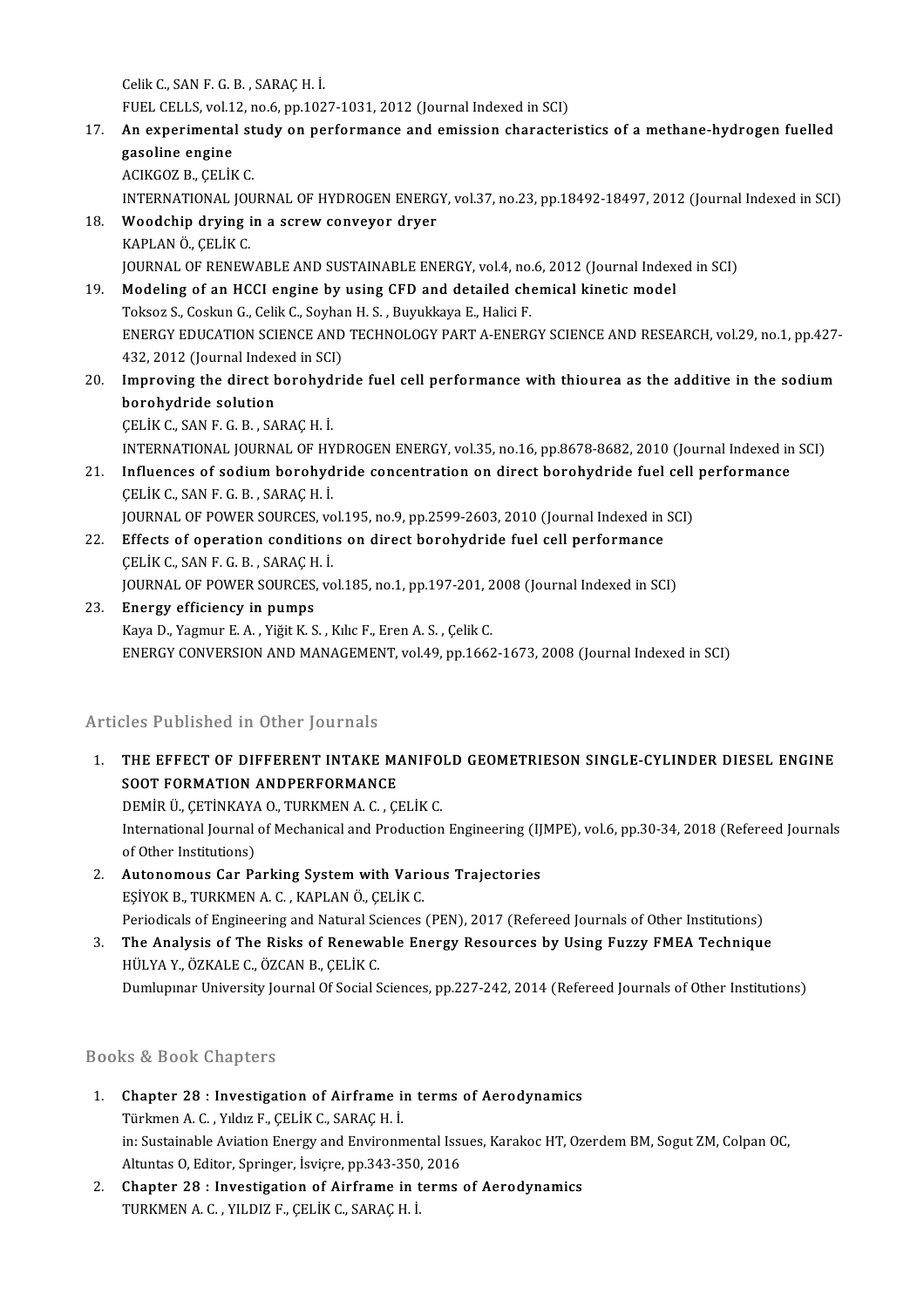in: Sustainable Aviation Energy and Environmental Issues, Karakoc HT, Ozerdem BM, Sogut ZM, Colpan OC,<br>Altuntes O. Editor, Springer International Bublishing, pp.343,350, 2016 in: Sustainable Aviation Energy and Environmental Issues, Karakoc HT,<br>Altuntas O, Editor, Springer International Publishing, pp.343-350, 2016

Altuntas 0, Editor, Springer International Publishing, pp.343-350, 2016<br>Refereed Congress / Symposium Publications in Proceedings

Refereed Congress / Symposium Publications in Proceedings<br>1. Determination of the Effect of Serial and Parallel FlowConfiguration on Pressure Drop of Oxidant<br>Side of theFuel Cell Side of theFuel Cell<br>Side of theFuel Cell<br>TIVIZ L CELLY C-SAR Determination of the Effe<br>Side of theFuel Cell<br>TIKIZ İ., ÇELİK C., SARAÇ H. İ.<br>Isi Bilimi ve Telmiği Kongresi Side of theFuel Cell<br>TIKIZ İ., ÇELİK C., SARAÇ H. İ.<br>Isı Bilimi ve Tekniği Kongresi (ULIBTK 2019), 11 - 14 September 2019

TIKIZ İ., ÇELİK C., SARAÇ H. İ.<br>Isı Bilimi ve Tekniği Kongresi (ULIBTK 2019), 11 - 14 September 2019<br>2. Investigation of the Performance of aDirect Borohydride Fuel Cell with Low Pt/CCatalyst Loading<br>CELİK C. TIKIZ İ. A ÇELİKC.,TIKIZ İ.,AKAYR.G. Investigation of the Performance of aDirect Borohydride Fuel Cell with Low<br>CELIK C., TIKIZ I., AKAY R. G.<br>4th International Hydrogen Technologies Congress (IHTEC-2019), 20 - 23 June 2019<br>Investigation of the Borformance of

- CELIK C., TIKIZ İ., AKAY R. G.<br>4th International Hydrogen Technologies Congress (IHTEC-2019), 20 23 June 2019<br>3. Investigation of the Performance of a Direct Borohydride Fuel Cell with Low Pd/C Catalyst Loading<br>Under Dif 4th International Hydrogen Technologies Congress (IHTEC-2019), 20 - 23 June 2019<br>Investigation of the Performance of a Direct Borohydride Fuel Cell with Lo<br>Under Different Operating Conditions<br>CELIK C., TIKIZ I., SARAC H. Investigation of the Perfo<br>Under Different Operating<br>ÇELİK C., TIKIZ İ., SARAÇ H. İ.<br>4th International Hydrogen T 4th International Hydrogen Technologies Congress (IHTEC-2019), 20 - 23 June 2019 CELIK C., TIKIZ I., SARAC H. I.<br>4th International Hydrogen Technologies Congress (IHTEC-2019), 20 - 23 June 2019<br>4. Kinetics of Sodium Borohydride Oxidation Reaction on Carbon-Supported Pd-Zn Catalysts<br>63390 M.D., CELIK C.
- 4th International Hydrogen Technologies Cor<br>Kinetics of Sodium Borohydride Oxidation<br>Özcan M. D. , ÇELİK C., AKAY R. G. , AKIN A. N.<br>4th International Hydrogen Technologies Cor Kinetics of Sodium Borohydride Oxidation Reaction on Carbon-Supported Pd-Zn Ca<br>Özcan M. D. , ÇELİK C., AKAY R. G. , AKIN A. N.<br>4th International Hydrogen Technologies Congress, Edirne, Turkey, 20 - 23 June 2019, pp.219<br>Hyd Özcan M. D. , ÇELİK C., AKAY R. G. , AKIN A. N.<br>4th International Hydrogen Technologies Congress, Edirne, Turkey, 20 - 23 June 2019, p<br>5. Hydrogen Production Performances of Solar, Wind and Their Hybrid System<br>TIVIZ L.
- 4th International Hydrogen Technologies Congress, Edirne, Turkey, 20 23 June 2019, pp.219<br>Hydrogen Production Performances of Solar, Wind and Their Hybrid System<br>TIKIZ İ., ÇELİK C.<br>IMASCON 2019, 26 28 April 2019 Hydrogen Production Performa<br>TIKIZ İ., ÇELİK C.<br>IMASCON 2019, 26 - 28 April 2019<br>COMBARISON OF RENEWARLE I
- TIKIZ İ., ÇELİK C.<br>IMASCON 2019, 26 28 April 2019<br>6. COMPARISON OF RENEWABLE ENERGY RESOURCES with ANALYTIC HIERARCHY PROCESS METHOD IMASCON 2019, 26 - 28 April 2019<br>**COMPARISON OF RENEWABLE ENERGY RESOU<br>ÖZKALE C., ÇELİK C., TÜRKMEN A. C. , ÇAKMAZ E. S.**<br>INTERNATIONAL CONEERENCE on EMERCINC TRE COMPARISON OF RENEWABLE ENERGY RESOURCES with ANALYTIC HIERARCHY PROCESS METHOD<br>ÖZKALE C., ÇELİK C., TÜRKMEN A. C. , ÇAKMAZ E. S.<br>INTERNATIONAL CONFERENCE on EMERGING TRENDS in ENGINEERING and TECHNOLOGY, 27 - 28 March 201

## ÖZKALE C., ÇELİK C., TÜRKMEN A. C. , ÇAKMAZ E. S.<br>INTERNATIONAL CONFERENCE on EMERGING TRENDS in ENGINEERING and TEC.<br>7. A Comparison of the Various Motor Type for Usage at Fuel Cell Vehicles<br>TIKIZ İ., CELİK C. INTERNATIONAL<br><mark>A Comparison</mark><br>TIKIZ İ., ÇELİK C.<br><sup>7th</sup> International

7th International Conference on Renewable Fuels Combustion and Fire FCE 2019, 10 - 13 March 2019

TIKIZ İ., ÇELİK C.<br>8. Preparational Conference on Renewable Fuels Combustion and Fire FCE 2019, 10 - 13 March 2019<br>8. Preparation And Characterization Of Carbon-Supported Pd-Zn Nanoparticles As Anode Catalyst For<br>9. Pirest 7th International Conference on<br>Preparation And Characteriz<br>Direct Borohydride Fuel Cell<br>DOČAN ÖZCAN M. CELIK C. AKI Preparation And Characterization Of Carbon-<br>Direct Borohydride Fuel Cell<br>DOĞAN ÖZCAN M., ÇELİK C., AKIN A. N. , AKAY R. G.<br>22nd World Hydrogen Frergy Congress ( WHEC 26 Direct Borohydride Fuel Cell<br>DOĞAN ÖZCAN M., ÇELİK C., AKIN A. N. , AKAY R. G.<br>22nd World Hydrogen Energy Congress ( WHEC 2018), Rio-De-Janeiro, Brazil, 17 - 22 June 2018

9. DOĞAN ÖZCAN M., ÇELİK C., AKIN A. N. , AKAY R. G.<br>22nd World Hydrogen Energy Congress ( WHEC 2018), Rio-De-Janeiro, Brazil, 17 - 22 June 2018<br>9. Development and Electrochemical Characterization of Pd-Co/C Bimetallic All 22nd World Hydrogen Energy Congress (<br>Development and Electrochemical Cha<br>GÖZLÜ C., ÇELİK C., AKIN A. N. , AKAY R. G.<br>22nd World Hydrogen Energy Congress ( Development and Electrochemical Characterization of Pd-Co/C Bimetallic Alloy Electro<br>GÖZLÜ C., ÇELİK C., AKIN A. N. , AKAY R. G.<br>22nd World Hydrogen Energy Congress ( WHEC 2018), Rio-De-Janeiro, Brazil, 17 - 22 June 2018<br>C

22nd World Hydrogen Energy Congress (WHEC 2018), Rio-De-Janeiro, Brazil, 17 - 22 June 2018

6ÖZLÜ C., ÇELİK C., AKIN A. N. , AKAY R. G.<br>22nd World Hydrogen Energy Congress ( WHEC 2018), Rio-De-Janeiro, Brazil, 17 - 22 June 2018<br>10. Ceyhan Nehri Havzasi'nda Çoklu Baraj Gölleri Üzerinde Yüzer Fotovoltaik Siseml

ÜNLÜM.,OPANM.,ÖZKALEC.,ÇELİKC.,SARAÇH. İ.

Sistemde Optimal Enerji Üretimi<br>ÜNLÜ M., OPAN M., ÖZKALE C., ÇELİK C., SARAÇ H. İ.<br>3rd INTERNATIONAL CONGRESS ON ENGINEERING, ARCHITECTURE AND DESIGN, Kocaeli, Turkey, 4 - 05 May<br>2018, pp.322, 322. ÜNLÜ M., OPAN M.,<br>3rd INTERNATION<br>2018, pp.332-333<br>Kinsal Bir Yorlos 3rd INTERNATIONAL CONGRESS ON ENGINEERING, ARCHITECTURE AND DESIGN, Kocaeli, Turkey, 4 -<br>2018, pp.332-333<br>11. Kirsal Bir Yerleşim Bölgesinde Yenilenebilir Enerji Kaynaklarından Optimal Enerji Üretimi<br>00AN M. ÖZKALE C. ÜNLÜ

- 2018, pp.332-333<br>Kirsal Bir Yerleşim Bölgesinde Yenilenebilir E<br>OPAN M., ÖZKALE C., ÜNLÜ M., ÇELİK C., SARAÇ H. İ.<br>2rd INTERNATIONAL CONCRESS ON ENCINEERING 0PAN M., ÖZKALE C., ÜNLÜ M., ÇELİK C., SARAÇ H. İ.<br>3rd INTERNATIONAL CONGRESS ON ENGINEERING, ARCHITECTURE AND DESIGN, Kocaeli, Turkey, 4 - 05 May 0PAN M., ÖZKALE<br>3rd INTERNATION<br>2018, pp.327-329<br>Bürger ve Hidre
- 12. Rüzgar ve Hidroelektrik Enerji Santralleri'nden Kirsal Bir Yerleşim Bölgesinde Optimal Enerji<br>Üretimi 2018, pp<br><mark>Rüzgar</mark><br>Üretimi<br>Özv^LE Rüzgar ve Hidroelektrik Enerji Santralleri'nde<br>Üretimi<br>ÖZKALE C., OPAN M., ÜNLÜ M., ÇELİK C., SARAÇ H. İ.<br>2PD INTERNATIONAL CONCRESS ON ENCINEERING

Üretimi<br>ÖZKALE C., OPAN M., ÜNLÜ M., ÇELİK C., SARAÇ H. İ.<br>3RD INTERNATIONAL CONGRESS ON ENGINEERING, ARCHITECTURE AND DESIGN, Kocaeli, Turkey, 4 - 05 May ÖZKALE C., OPA<br>3RD INTERNATI<br>2018, pp.29-30<br>The effect of d 13. The effect of different intake manifold geometries on single-cylinder diesel engine soot formation<br>13. The effect of different intake manifold geometries on single-cylinder diesel engine soot formation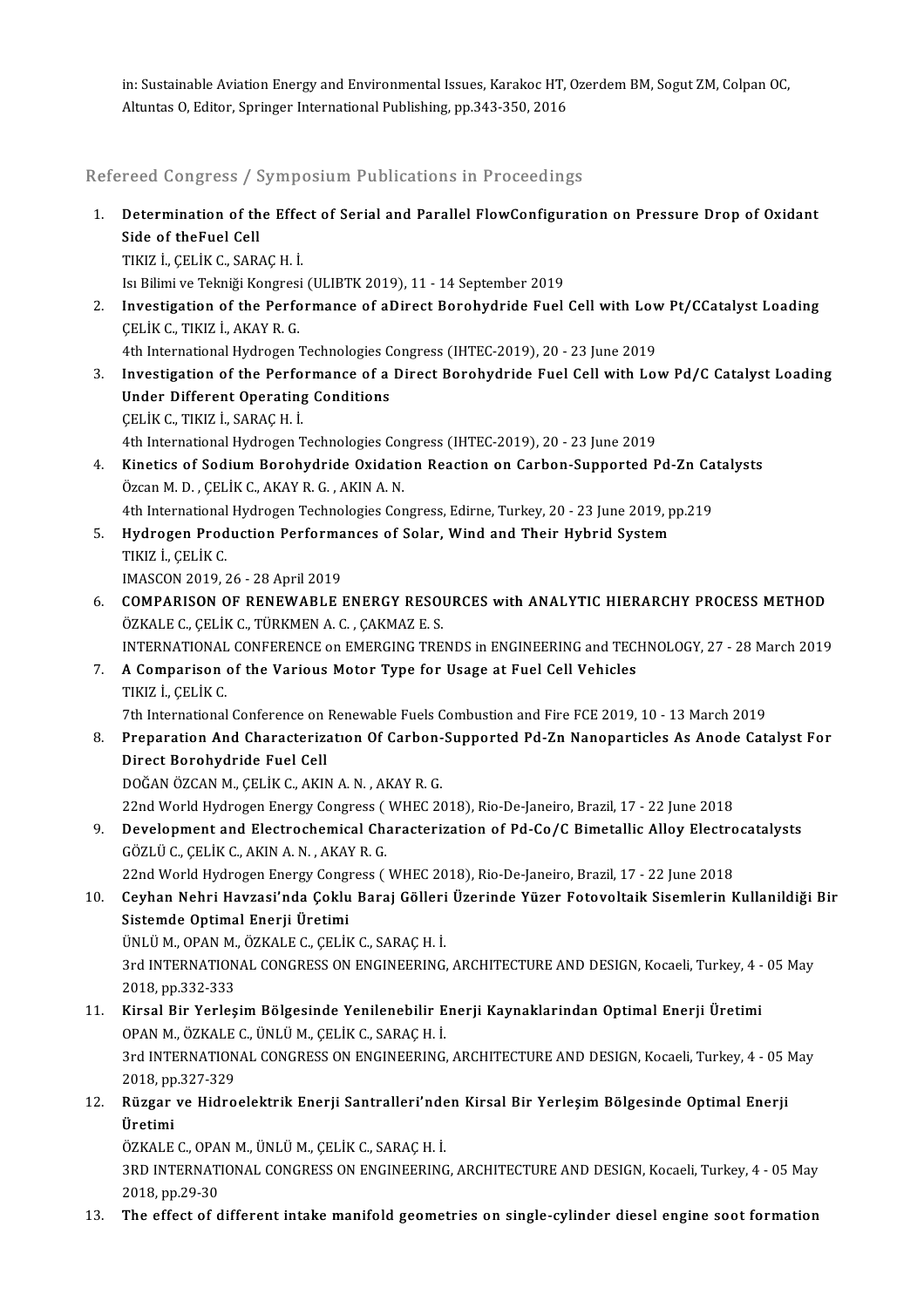### and performance

a<mark>nd performance</mark><br>DEMİR Ü., Çetinkaya O., Türkmen A. C. , ÇELİK C.<br>158th International Conference on Begent Inner

158th International Conference on Recent Innovations in Engineering and Technology, Tokyo, Japan, 29 - 30<br>March 2018 DEMİR Ü., Çe<br>158th Interna<br>March 2018<br>Electrocher 158th International Conference on Recent Innovations in Engineering and Technology, Tokyo, Japan, 29 - 30<br>March 2018<br>14. Electrochemical Characterization of Carbon-Supported Bimetalic Pd-Zn Nanoparticles as Anode<br>6. Cataly

March 2018<br>Electrochemical Characterization of Carbo<br>Catalyst for Direct Borohydride Fuel Cells<br>AKAY B.C. ÖZCAN DOČAN M. CELİK C. AKIN A Catalyst for Direct Borohydride Fuel Cells<br>AKAY R. G., ÖZCAN DOĞAN M., ÇELİK C., AKIN A. N. Catalyst for Direct Borohydride Fuel Cells<br>AKAY R. G. , ÖZCAN DOĞAN M., ÇELİK C., AKIN A. N.<br>3rd International Hydrogen Technologies Congress (IHTEC-2018), Alanya, Turkey, 15 - 18 March 2018<br>Novel Bd. Ce (C. Bimetallis All

15. Novel Pd-Co/C Bimetallic Alloy Electrocatalyst for Direct Borohydride Fuel Cell<br>GÖZLÜ C., CELİK C., AKIN A. N., AKAY R. G. 3rd International Hydrogen Technologies<br>Novel Pd-Co/C Bimetallic Alloy Electr<br>GÖZLÜ C., ÇELİK C., AKIN A. N. , AKAY R. G.<br>2rd International Hydrogen Technologies i Novel Pd-Co/C Bimetallic Alloy Electrocatalyst for Direct Borohydride Fuel Cell<br>GÖZLÜ C., ÇELİK C., AKIN A. N. , AKAY R. G.<br>3rd International Hydrogen Technologies Congress (IHTEC-2018), Alanya, Turkey, 15 - 18 March 2018<br>

16. Analysis of a Ground-Source Heat Pump in ThermodynamicMeans and The Economic Importance of 3rd Internatio<br><mark>Analysis of</mark> a<br>Heat Pumps<br>YU DIZ G SAR Analysis of a Ground-Source<br>Heat Pumps<br>YILDIZ Ç., SARAÇ H. İ. , ÇELİK C.<br>H. "Europeen Congress on Fean

II. "European Congress on Economic IssuesNew Trends in Economics", Kocaeli, Turkey, 16 - 18 November 2017, pp.91 YILDIZ<br>II. "Eur<br>pp.91<br>Noval II. "European Congress on Economic IssuesNew Trends in Economics", Kocaeli, Tu<br>pp.91<br>17. Novel Direct Borohydride Fuel Cell membranesbased on SPEEK and PBI<br>AVAND G. ATA V.G. CELIV.C

# pp.91<br>Novel Direct Borohydride F<br>AKAY R. G. , ATA K. C. , ÇELİK C.<br>mESC IS 2017 2nd Internatione

Novel Direct Borohydride Fuel Cell membranesbased on SPEEK and PBI<br>AKAY R. G. , ATA K. C. , ÇELİK C.<br>mESC-IS 2017 2nd International Symposium on Materials for Energy Storage and Conversion, 26 - 28 September<br>2017 AKAY<br>mESC-<br>2017<br>Intern mESC-IS 2017 2nd International Symposium on Materials for Er<br>2017<br>18. International Energy Policies and Reflections of Turkey<br>Colit C. Vilman Cong S. Nargical: N

- 2017<br>I**nternational Energy Policies a**<br>Çelik C., Yılmaz Genç S., Narçiçek N.<br>W.UMCOEE International Multidicci I<mark>nternational Energy Policies and Reflections of Turkey</mark><br>Çelik C., Yılmaz Genç S., Narçiçek N.<br>IV.IMCOFE International Multidisciplinary Congress of Eurasia, İstanbul, Turkey, 23 - 25 August 2017, pp.535-546<br>Prenaration o Celik C., Yılmaz Genç S., Narçiçek N.<br>19. IV.IMCOFE International Multidisciplinary Congress of Eurasia, İstanbul, Turkey, 23 - 25 August 2017, pp.535-54<br>19. Preparation of Carbon supported PdZn Nanoalloy Anode Catalyst fo
- IV.IMCOFE International Multidisciplina<br>Preparation of Carbon supported ]<br>DOĞAN ÖZCAN M., ÇELİK C., AKIN A. N.<br>4th Anatolian School of Catalusis (ASC Preparation of Carbon supported PdZn Nanoalloy Anode Ca<br>DOĞAN ÖZCAN M., ÇELİK C., AKIN A. N.<br>4th Anatolian School of Catalysis (ASC-4), 11 - 14 September 2017<br>Study on bydrolysis estivity of NoPH4 with Co. B. satalysts s 20. DOĞAN ÖZCAN M., ÇELİK C., AKIN A. N.<br>4th Anatolian School of Catalysis (ASC-4), 11 - 14 September 2017<br>20. Study on hydrolysis activity of NaBH4 with Co-B catalysts supported on different activated carbons

- 4th Anatolian School of Catalysis (ASC-4), 11 14 September 2017<br>Study on hydrolysis activity of NaBH4 with Co-B catalysts supported on different a<br>KİBAR M. E. , ENGİNTEPE E., ÖZDEMİR E., KAPLAN Ö., ÇELİK C., KAYIRAN BEYA Study on hydrolysis activity of NaBH4 with Co-B catalysts supported<br>KİBAR M. E. , ENGİNTEPE E., ÖZDEMİR E., KAPLAN Ö., ÇELİK C., KAYIRAN BEY.<br>13 th European Congress on Catalysis – EuropaCat-XIII, 27 - 31 August 2017<br>Türki 13 th European Congress on Catalysis - EuropaCat XIII, 27 - 31 August 2017
- 21. Türkiye'nin Enerji Hareketliliği Bağlamında Enerji Tüketimi İle Ekonomik Büyümesi Arasındaki Çelik C., Yılmaz Genç S., İnce M. R. İlişkinin Tespitine Yönelik Bir Değerlendirme<br>Çelik C., Yılmaz Genç S., İnce M. R.<br>International Congress Of Management Economy And Policy, İstanbul, Turkey, 20 - 21 May 2017, pp.893-911<br>Tünkiye'nin Enepli HAREKETI İLİĞİ B

22. Çelik C., Yılmaz Genç S., İnce M. R.<br>11 International Congress Of Management Economy And Policy, İstanbul, Turkey, 20 - 21 May 2017, pp.893-911<br>122. TÜRKİYE'NİN ENERJİ HAREKETLİLİĞİ BAĞLAMINDA ENERJİ TÜKETİMİ İLE EKONO International Congress Of Management Economy And Policy, İstanbul, Turkey<br>TÜRKİYE'NİN ENERJİ HAREKETLİLİĞİ BAĞLAMINDA ENERJİ TÜKETİ<br>ARASINDAKİ İLİŞKİNİN TESPİTİNE YÖNELİK BİR DEĞERLENDİRME<br>Celik C. Yılmar Cana S. İnas M. P TÜRKİYE'NIN ENERJI HAREKETLILIĞI BAĞLAMINDA ENERJI TÜKETIMI İLE EKONOMIK BÜYÜMESI<br>ARASINDAKI İLIŞKININ TESPITINE YÖNELIK BIR DEĞERLENDIRME<br>Çelik C., Yılmaz Genç S., İnce M. R.

International Congress of Management, Economy and Policy, İstanbul, Turkey, 20 - 21 May 2017, pp.893-909

9 Celik C., Yılmaz Genç S., İnce M. R.<br>1993-109 International Congress of Management, Economy and Policy, İstanbul, Turkey, 20 - 21 May 2017, pp.893<br>23. Development of a Direct Borohydride Fuel Cell (DBFC) Consisting of No International<br>Developmer<br>Assemblies<br>CÖZUÜC AK Development of a Direct Borohydride<br>Assemblies<br>GÖZLÜ C., AKAY R. G. , ÇELİK C., AKIN A. N.<br>nd World Conference On Technology, Inno Assemblies<br>GÖZLÜ C., AKAY R. G. , ÇELİK C., AKIN A. N.<br>nd World Conference On Technology, Innovation and Enterpreneurship, 12 - 14 May 2017<br>Eluid Solid Interaction On Wind Turbine Plades

GÖZLÜ C., AKAY R. G. , ÇELİK C., AKIN A. N.<br>nd World Conference On Technology, Innovation and Enter<br>24. Fluid-Solid Interaction On Wind Turbine Blades<br>YILDIZ F., TURKMEN A. C. , YILDIZ Ç., SARAÇ H. İ. , ÇELİK C.

nd World Conference On Technology, Innovation and Enter<br>Fluid-Solid Interaction On Wind Turbine Blades<br>YILDIZ F., TURKMEN A. C. , YILDIZ Ç., SARAÇ H. İ. , ÇELİK C.<br>III International Conference on Engineering and Natural Sc

Fluid-Solid Interaction On Wind Turbine Blades<br>YILDIZ F., TURKMEN A. C. , YILDIZ Ç., SARAÇ H. İ. , ÇELİK C.<br>III. International Conference on Engineering and Natural Sciences, 3 - 07 May 2017<br>Autonomous sor porking system w

- 25. Autonomous car parking system with various trajectories esiyok b., türkmen a. c., KAPLAN Ö., CELIK C. III. International Conference on Engineering<br>Autonomous car parking system with varyiyok b., türkmen a. c. , KAPLAN Ö., ÇELİK C.<br>III INTERNATIONAL CONFERENCE ON ENCIN Autonomous car parking system with various trajectories<br>eşiyok b., türkmen a. c. , KAPLAN Ö., ÇELİK C.<br>III INTERNATIONAL CONFERENCE ON ENGINEERING AND NATURAL SCIENCES (ICENS2017), 3 - 07 May 2017<br>The Effect of Pollistic I
- 26. The Effect of Ballistic Investigation on Small Arms Design ÖZYILMAZ Ö., KAPLAN Ö., CELIK C. III INTERNATIONAL CONFERENCE<br>The Effect of Ballistic Investiga<br>ÖZYILMAZ Ö., KAPLAN Ö., ÇELİK C.<br>III INTERNATIONAL CONFERENCE III INTERNATIONAL CONFERENCE ON ENGINEERING AND NATURAL SCIENCES (ICENS2017), 3 - 07 May 2017
- 27. TERMAL KONFOR DEĞERLENDIRME STRATEJISI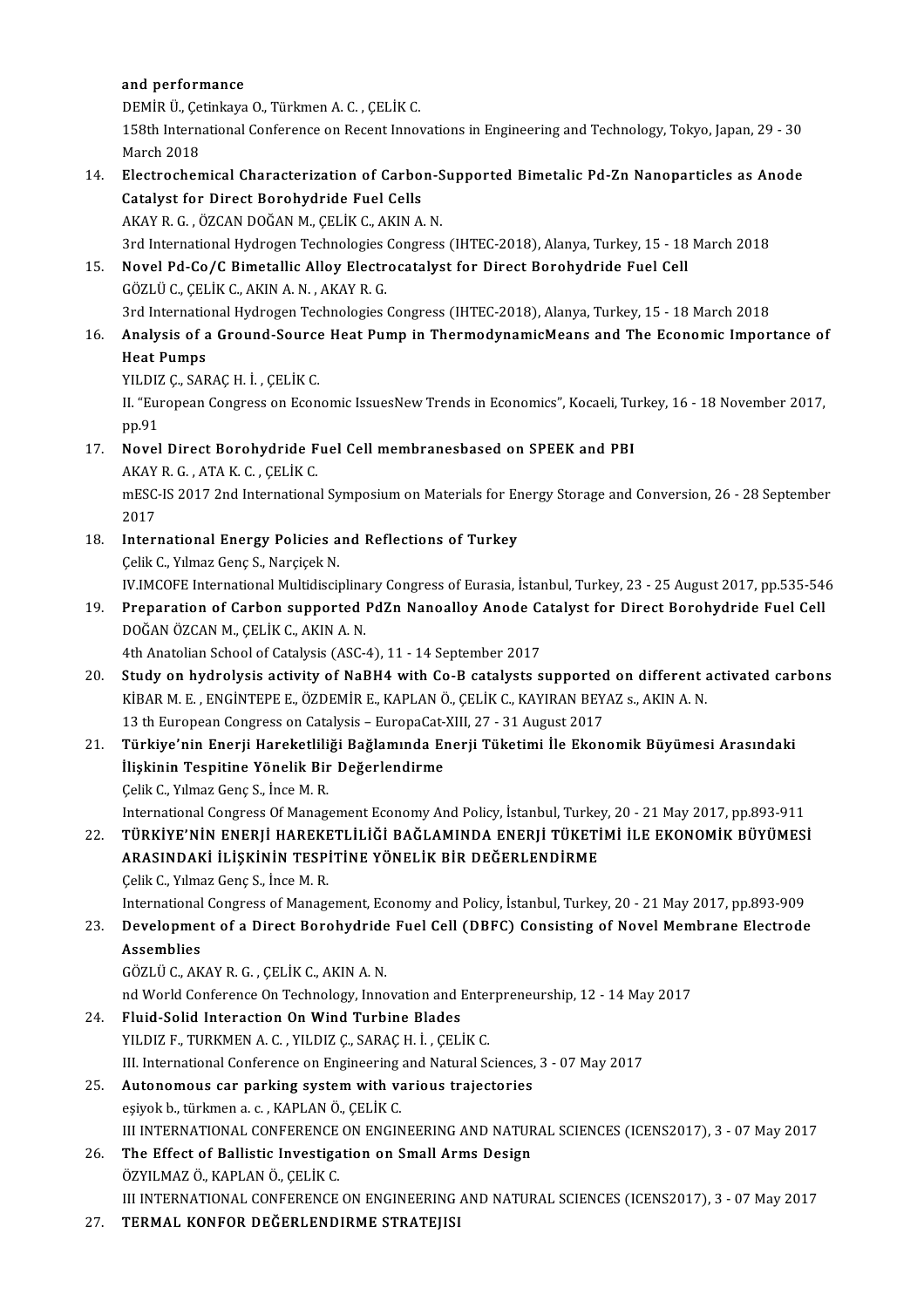DENİZ F.,ÇELİKC.

DENİZ F., ÇELİK C.<br>1. INTERNATIONAL ACADEMIC RESEARCH CONGRESS, 3 - 05 November 2016, pp.329<br>Analysis of a Priority Flaw Control Valve with Hydroulis System Simulation N

- 28. Analysis of a Priority Flow Control Valve with Hydraulic System Simulation Model 1. INTERNATIONAL ACADEMIC RESEARCH CONG<br>**Analysis of a Priority Flow Control Valve w**<br>Kolcuoğlu T., SOYHAN H. S. , COŞKUN G., ÇELİK C.<br>Oth International Conference on Sustainable Energ 9th International Conference on Sustainable Energy & Environmental Protection, 22 - 25 September 2016, pp.351-<br>358 Kolcuoğlu T., SOYHAN H. S., COSKUN G., ÇELİK C. 9th International Conference on Sustainable Energy & Environmental Protection, 22<br>358<br>29. SOĞUK ORTAMLAR ve IREQ YÖNTEMİ GIDA SEKTÖRÜNDEÖRNEK ÇALIŞMA<br>DENİZ ELÇELİK C
- 358<br><mark>SOĞUK ORTAML.</mark><br>DENİZ F., ÇELİK C.<br>1 INTERNATIONAL SOĞUK ORTAMLAR ve IREQ YÖNTEMİ GIDA SEKTÖRÜNDEÖRNEK ÇALIŞMA<br>DENİZ F., ÇELİK C.<br>1 INTERNATIONAL ACADEMICRESEARCH CONGRESS, Antalya, Turkey, 3 - 05 November 2016, pp.3300-3305<br>Modeling the impect of number of fin and materia
- DENİZ F., ÇELİK C.<br>1 INTERNATIONAL ACADEMICRESEARCH CONGRESS, Antalya, Turkey, 3 05 November 2016, pp.3300-3305<br>30. Modeling the impact of number of fin and material on the heat sink performance with CFD analysis<br>TURKMEN 1 INTERNATIONAL ACADEMICRESEARCH CONG<br>Modeling the impact of number of fin and<br>TURKMEN A. C. , YILDIZ F., ÇELİK C., SUNDEN B.<br>2nd SOUTH FAST EUROPEAN CONFERENCE ON Modeling the impact of number of fin and material on the heat sink performance with CFD an<br>TURKMEN A. C. , YILDIZ F., ÇELİK C., SUNDEN B.<br>2nd SOUTH EAST EUROPEAN CONFERENCE ON SUSTAINABLE DEVELOPMENT OF ENERGY, WATER AND<br>E TURKMEN A. C. , YILDIZ F., ÇELİK C., SUNDEN B.<br>2nd SOUTH EAST EUROPEAN CONFERENCE ON SUSTAINABLE DEVELOPMENT OF ENERGY, WATER AND<br>ENVIRONMENT SYSTEMS, 15 - 18 June 2016, pp.194 2nd SOUTH EAST EUROPEAN CONFERENCE ON SUSTAINABLE DEVELOPME<br>ENVIRONMENT SYSTEMS, 15 - 18 June 2016, pp.194<br>31. Energy harvesting with the piezoelectric material integrated shoe<br>Tipleman A.C. CELUC
- ENVIRONMENT SYSTEM<br><mark>Energy harvesting wi</mark>t<br>Türkmen A. C. , ÇELİK C.<br>2nd SOUTH FAST FUROL Energy harvesting with the piezoelectric material integrated shoe<br>Türkmen A. C. , ÇELİK C.<br>2nd SOUTH EAST EUROPEAN CONFERENCE ON SUSTAINABLE DEVELOPMENT OF ENERGY, WATER AND<br>ENVIRONMENT SYSTEMS 15 - 19 lune 2016 pp 177 Türkmen A. C. , ÇELİK C.<br>2nd SOUTH EAST EUROPEAN CONFERENCE ON SUST.<br>ENVIRONMENT SYSTEMS, 15 - 18 June 2016, pp.177<br>Blade prefile analysis for wind turbines by ana 2nd SOUTH EAST EUROPEAN CONFERENCE ON SUSTAINABLE DEV<br>ENVIRONMENT SYSTEMS, 15 - 18 June 2016, pp.177<br>32. Blade profile analysis for wind turbines by ansys software<br>VILDIZE TURKMEN A.C. VILDIZE CELUCE SARACH I
- ENVIRONMENT SYSTEMS, 15 18 June 2016, pp.177<br>Blade profile analysis for wind turbines by ansys software<br>YILDIZ F., TURKMEN A. C. , YILDIZ Ç., ÇELİK C., SARAÇ H. İ. 1st International Mediterranean Science and Engineering Congress, 26 - 28 October 2016, pp.1473-1476 YILDIZ F., TURKMEN A. C. , YILDIZ Ç., ÇELİK C., SARAÇ H. İ.<br>1st International Mediterranean Science and Engineering Congress, 26 - 28 October 2016, pp.1473-1476<br>33. MODELLING OF PERFORMANCE AND EXHAUST EMISSIONS OF A GASOL
- 1st International Mediterranean Science and En<br>MODELLING OF PERFORMANCE AND EXHA<br>METHANE HYDROGEN USING SVR MODEL<br>CELIK CACIKCOZ P. SOVHAN H.S., VARANOV MODELLING OF PERFORMANCE AND EXHAUST EMISSIONS OF A GASOLI<br>METHANE HYDROGEN USING SVR MODEL<br>ÇELİK C., ACIKGOZ B., SOYHAN H. S. , YABANOVA İ., DEMİRTAŞ V., YUMURTACI M.<br>9th International Conference on Sustainable Energy & E METHANE HYDROGEN USING SVR MODEL<br>ÇELİK C., ACIKGOZ B., SOYHAN H. S. , YABANOVA İ., DEMİRTAŞ V., YUMURTACI M.<br>9th International Conference on Sustainable Energy & Environmental Protection, 22 - 25 September 2016, pp.47-<br>54 ÇELİK C., ACIKGOZ B., SOYHAN H. S. , YABANOVA İ., DEMİRTAŞ V., YUMURTACI M.<br>9th International Conference on Sustainable Energy & Environmental Protection,<br>54 34. Modeling in cylinder gas motions in internal combustion engines by using CFD<br>34. Modeling in cylinder gas motions in internal combustion engines by using CFD<br>DEMIDTAS V. RAVRAKCEKEN H. ALRAVRAK CERER R. SOVHAN H.S. CEL
- DEMİRTAŞ V., BAYRAKÇEKEN H., ALBAYRAK ÇEPER B., SOYHAN H. S. , ÇELİK C., COŞKUN G., DEMİR Ü.<br>20. Ulusal Isı Bilimi ve Tekniği Kongresi, Turkey, 14 16 June 2015 Modeling in cylinder gas motions in internal combustion engines by using CFD DEMİRTAŞ V., BAYRAKÇEKEN H., ALBAYRAK ÇEPER B., SOYHAN H. S. , ÇELİK C., COŞKUN G., DEMİR Ü.<br>20. Ulusal Isı Bilimi ve Tekniği Kongresi, Turkey, 14 - 16 June 2015<br>35. Evaluation of The Renewable Energy Sources by Using

### 20. Ulusal Isi Bilimi<br><mark>Evaluation of Th</mark>o<br>Making Methods<br>Ö<sup>7741 E.C. AYPUL</sup> Evaluation of The Renewable Energy S<br>Making Methods<br>ÖZKALE C., AKBULUT B., GÜLEÇ P., ÇELİK C.<br>16 Uluslarensa: Ekanametri Vänaylam Aras Making Methods<br>ÖZKALE C., AKBULUT B., GÜLEÇ P., ÇELİK C.<br>16. Uluslararası Ekonometri, Yöneylem Araştırması ve İstatistik Sempozyumu (EYİ2015), 7 - 12 May 2015<br>Pitah Angle Anglysis of NACA 2415 Airfoil

- ÖZKALE C., AKBULUT B., GÜLEÇ P., ÇELİK C.<br>16. Uluslararası Ekonometri, Yöneylem Araştırm<br>36. Pitch Angle Analysis of NACA 2415 Airfoil<br>YILDIZ F., TURKMEN A. C., ÇELİK C., SARAÇ H. İ. 16. Uluslararası Ekonometri, Yöneylem Araştırm<br>Pitch Angle Analysis of NACA 2415 Airfoil<br>YILDIZ F., TURKMEN A. C. , ÇELİK C., SARAÇ H. İ. Pitch Angle Analysis of NACA 2415 Airfoil<br>YILDIZ F., TURKMEN A. C. , ÇELİK C., SARAÇ H. İ.<br>World Congress on Engineering (WCE 2015), London, Canada, 1 - 03 July 2015, pp.1107-1110<br>Petermination of daving ebarasteristics of
- 37. Determination of drying characteristics of Turkish pine Pinus brutia woodchips in a screwdryer in World Congress on Engineeri<br>Determination of drying cl<br>various drying conditions<br>KAPLANÖ CELİK COLCUNI KAPLANÖ., ÇELİK C., OLGUN H., Alkassir A.

6th International Ege Energy Symposium & Exhibition, İzmir, Turkey, 28 - 30 June 2012

38. Yakıt Debisinin Doğrudan Borhidrürlü Yakıt Pili Performansı Üzerine Etkisinin İncelenmesi ÇELİKC.,BOYACISANF.G. ,SARAÇH. İ. Yakıt Debisinin Doğrudan Borhidrürlü Yakıt Pili Performansı Üzerine Etkisinin İncel<br>ÇELİK C., BOYACI SAN F. G. , SARAÇ H. İ.<br>ULIBTK'09 17. Ulusal Isı Bilimi ve Tekniği Kongresi, Sivas, Turkey, 13 June 2009, pp.1229-1232<br>Do

- CELİK C., BOYACI SAN F. G. , SARAÇ H. İ.<br>19. ULIBTK'09 17. Ulusal Isı Bilimi ve Tekniği Kongresi, Sivas, Turkey, 13 June 2009, pp.1229-1232<br>39. Doğrudan Borhidrürlü Yakıt Pili Performansı Üzerine Sodyum Borhidrür Derişimin ULIBTK'09 17. Ulusal Isı Bilimi ve Tekni<mark>i</mark><br>Doğrudan Borhidrürlü Yakıt Pili Pe<br>ÇELİK C., BOYACI SAN F. G. , SARAÇ H. İ.<br>III IPTK'00 17. İllusal kı Bilimi ve Teknii Doğrudan Borhidrürlü Yakıt Pili Performansı Üzerine Sodyum Borhidrür Derişimin<br>ÇELİK C., BOYACI SAN F. G. , SARAÇ H. İ.<br>ULIBTK'09 17. Ulusal Isı Bilimi ve Tekniği Kongresi, Sivas, Turkey, 13 June 2009, pp.1233-1237<br>Ontimum ULIBTK'09 17. Ulusal Isı Bilimi ve Tekniği Kongresi, Sivas, Turkey, 13 June 2009, pp.1233-1237
- CELIK C., BOYACI SAN F. G. , SARAC H. I.<br>ULIBTK'09 17. Ulusal Isı Bilimi ve Tekniği Kongresi, Sivas, Turkey, 13 June 2009, pp<br>40. Optimum operating strategies for liquid fed direct borohydride fuel cells<br>CELIK C., Boyaci S Optimum operating strategies for liquid fed direct borohydride fuel cells<br>ÇELİK C., Boyaci San F. G. , SARAÇ H. İ.<br>8 th Japan – Korea Symposium on mterials and Interfaces International Symposium on Frontiers in Chemical<br>En CELIK C., Boyaci San F. G. , SARAC H. İ.<br>8 th Japan – Korea Symposium on mterials and Interfaces In<br>Engineering, Sapporo, Japan, 5 - 07 November 2008, pp.82<br>Destrustion, Analysis Denand On The Weaping With 6
- Engineering, Sapporo, Japan, 5 07 November 2008, pp.82<br>41. Destruction Analysis Depend On The Wearing With Oil Analysis Program GökalpB.,SARAÇH. İ. ,ÇELİKC.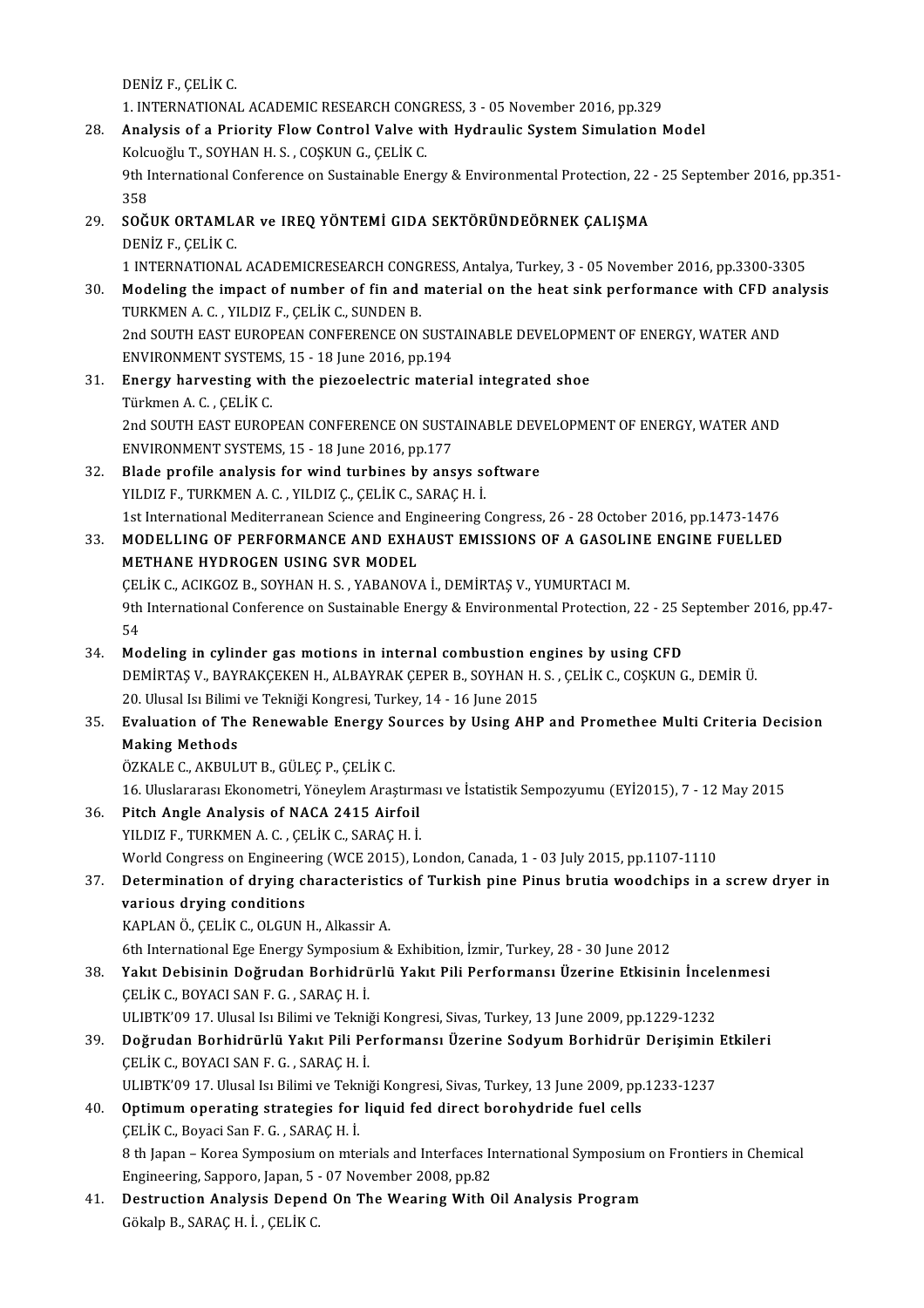8th International Fracture Conference, İstanbul, Turkey, 7 - 09 November 2007, vol.1, pp.651-664<br>Doğrudan Soduum Borhidnürlü Yakıt Bili

- 42. Doğrudan Sodyum Borhidrürlü Yakıt Pili<br>CELİK C., SARAC H. İ., BOYACI SAN F. G. 8th International Fracture Conference, İ<br>Doğrudan Sodyum Borhidrürlü Yak<br>ÇELİK C., SARAÇ H. İ. , BOYACI SAN F. G.<br>HLUPTIZ'07 16, Hlusal ku Bilimi ve Tolmi ULIBTK'07 16. Ulusal Isı Bilimi ve Tekniği Kongresi, Kayseri, Turkey, 20 June 2007, vol.2, pp.646-650 CELİK C., SARAÇ H. İ. , BOYACI SAN F. G.<br>ULIBTK'07 16. Ulusal Isı Bilimi ve Tekniği Kongresi, Kayseri, Turkey, 20 June 2007, vol.2, pp.646-650<br>43. Taşıt Radyatörü Isıl Performans Test Sonuçlarının NTU Yöntemi Kullanıla
- ULIBTK'07 16. Ulusal Isı Bilimi ve Tekniği Kongresi, K.<br>**Taşıt Radyatörü Isıl Performans Test Sonuçları**<br>METİN M., PARMAKSIZOĞLU C., SARAÇ H. İ. , ÇELİK C.<br>III IPTK'07 16. Ulusal Isı Bilimi ve Tekniği Kongresi, K. Taşıt Radyatörü Isıl Performans Test Sonuçlarının NTU Yöntemi Kullanılarak İrdelenmesi<br>METİN M., PARMAKSIZOĞLU C., SARAÇ H. İ. , ÇELİK C.<br>ULIBTK'07 16. Ulusal Isı Bilimi ve Tekniği Kongresi, Kayseri, Turkey, 20 June 2007, METİN M., PARMAKSIZOĞLU C., SARAÇ H. İ. , ÇELİK C.<br>ULIBTK'07 16. Ulusal Isı Bilimi ve Tekniği Kongresi, Kayseri, Turkey, 20 June 2007, vol.2, pp.651-655<br>44. Farklı İşletim Şartlarının Pd Anot ve Pt Katotlu Doğrudan Sod
- ULIBTK'07 16. Ulusal Isı Bilimi ve Tekniği Kongresi, Kayseri, Turkey, 20 June 2007, vol.2, pp.651-655<br>Farklı İşletim Şartlarının Pd Anot ve Pt Katotlu Doğrudan Sodyum Borhidrürlü Yakıt Pili<br>Performansı Üzerine Etkisinin İn Farklı İşletim Şartlarının Pd Anot v<br>Performansı Üzerine Etkisinin İnce<br>ÇELİK C., BOYACI SAN F. G. , SARAÇ H. İ.<br>ULIPT<sup>IZ'07-16, Ulucal kı Bilimi ve Tolmi</sup> Performansı Üzerine Etkisinin İncelenmesi<br>ÇELİK C., BOYACI SAN F. G. , SARAÇ H. İ.<br>ULIBTK'07 16. Ulusal Isı Bilimi ve Tekniği Kongresi, Kayseri, Turkey, 20 June 2007, vol.2, pp.641-645<br>Buhar Türbin Tehrikli Bompalarda Ener
- 45. Buhar Türbin Tahrikli Pompalarda Enerji Verimliliği ULIBTK'07 16. Ulusal Isı Bilimi ve Tekniği Kongresi, Kayse<br><mark>Buhar Türbin Tahrikli Pompalarda Enerji Verimlili</mark><br>YİĞİT K. S. , KAYA D., EREN A. S. , YAĞMUR E. A. , ÇELİK C.<br>Fnarii verimliliği kongresi, Kasasli Turkey, 15 Jun Enerji verimliliği kongresi, Kocaeli, Turkey, 15 June 2007, pp.223-231

| ademic and Administrative Experience |                                                        |                                                                                         |  |  |
|--------------------------------------|--------------------------------------------------------|-----------------------------------------------------------------------------------------|--|--|
| 2020 - Continues                     | Director of Vocational<br>School                       | Kocaeli University, Kocaeli Meslek Yüksekokulu                                          |  |  |
| 2020 - Continues                     | Member of the Senate                                   | Kocaeli University, Kocaeli Meslek Yüksekokulu                                          |  |  |
| 2017 - Continues                     | Fakülte Yönetim Kurulu<br>Üyesi                        | Kocaeli Üniversitesi, Ziraat Ve Doğa Bilimleri Fakültesi                                |  |  |
| $2015 - 2020$                        | Member of the Senate                                   | Kocaeli University, Ali Rıza Veziroğlu Meslek Yüksekokulu                               |  |  |
| $2015 - 2020$                        | Director of Vocational<br>School                       | Kocaeli University, Ali Rıza Veziroğlu Meslek Yüksekokulu                               |  |  |
| 2015 - 2016                          | Fakülte Yönetim Kurulu<br>Üyesi                        | Kocaeli Üniversitesi, Fen Bilimleri Enstitüsü /İş Sağlığı Ve Güvenliği<br>Anabilim Dalı |  |  |
| 2015 - 2015                          | Director of Vocational<br>School                       | Kocaeli Üniversitesi, İzmit Meslek Yüksekokulu                                          |  |  |
| 2008 - 2014                          | <b>Erasmus Program</b><br>Institutional<br>Coordinator | Kocaeli Üniversitesi, Mühendislik Fakültesi / Makine Mühendisliği<br>Bölümü             |  |  |

# enerji verimiligi kongresi, Kocaeli, Türkey, 15 juli<br>Academic and Administrative Experience

#### Courses

Termik Turbo Makineler, Undergraduate Gourbos<br>Termik Turbo Makineler, Underg<br>Enerji Yönetimi, Undergraduate<br>Termodinamik, Undergraduate Termik Turbo Makineler, Under<br>Enerji Yönetimi, Undergraduate<br>Termodinamik, Undergraduate<br>Alternatif Enerii Kaumaldaru Und Termodinamik, Undergraduate<br>Alternatif Enerji Kaynakları, Undergraduate

#### Advising Theses

Çelik C., Pd-Zn KAPLI BAKIR KÖPÜK KULLANIMININ DOĞRUDAN BORHİDRÜR YAKIT PİLİ PERFORMANSINA ETKİSİNİN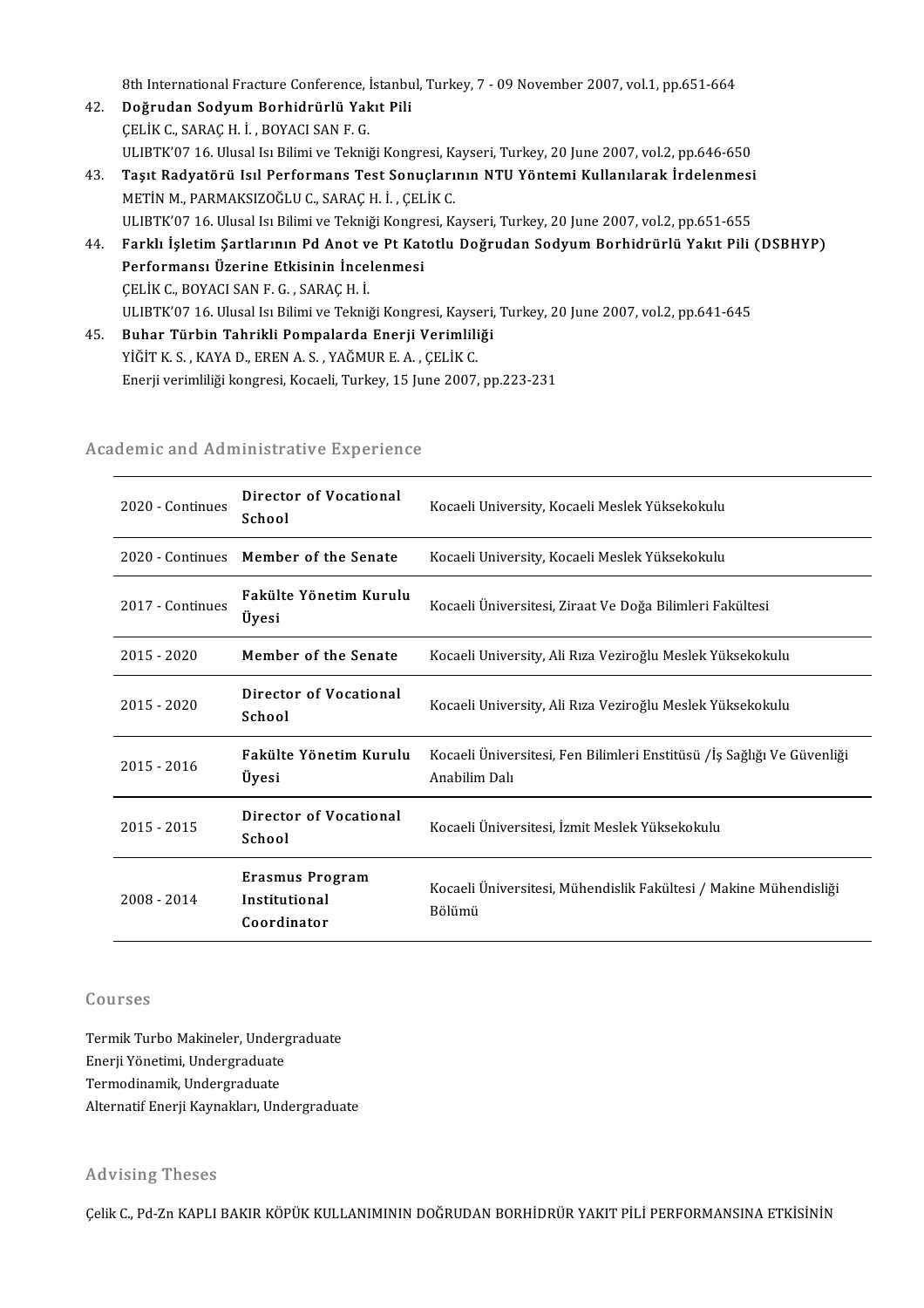İNCELENMESİ, Postgraduate, İ.ÇAĞLAYAN(Student), 2019<br>Celik C. Doğuydan berhidrür yakıt pilinde elişe kanalı geom

İNCELENMESİ, Postgraduate, İ.ÇAĞLAYAN(Student), 2019<br>Çelik C., Doğrudan borhidrür yakıt pilinde akış kanalı geometrisi ve yakıt debisinin basınç düşümüne etkisi, Postgraduate,<br>C.MENTESE(Student), 2019 İNCELENMESİ, Postgraduate<br>Çelik C., Doğrudan borhidrür<br>G.MENTEŞE(Student), 2019<br>Celik C. BALADYUM KABLLN Çelik C., Doğrudan borhidrür yakıt pilinde akış kanalı geometrisi ve yakıt debisinin basınç düşümüne etkisi, Postgrad<br>G.MENTEŞE(Student), 2019<br>Çelik C., PALADYUM KAPLI NİKEL KÖPÜK KULLANIMININ DOOĞRUDAN BORHİDRÜR YAKIT PİL

G.MENTEŞE(Student), 2019<br>Çelik C., PALADYUM KAPLI NİKEL KÖPÜK KULLANIMININ DOOĞRI<br>ETKİSİNİN İNCELENMESİ, Postgraduate, B.SARAÇ(Student), 2019<br>Celik C. Calisma Parametrolorinin Tek Hücreli BEM Yalıt Bili Berfol Çelik C., PALADYUM KAPLI NİKEL KÖPÜK KULLANIMININ DOOĞRUDAN BORHİDRÜR YAKIT PİLİ PERFORMANSINA<br>ETKİSİNİN İNCELENMESİ, Postgraduate, B.SARAÇ(Student), 2019<br>Çelik C., Çalışma Parametrelerinin Tek Hücreli PEM Yakıt Pili Perfo

ETKİSİNİN İNCELENMESİ, Postgraduate, B.SARAÇ(Student), 2019<br>Çelik C., Çalışma Parametrelerinin Tek Hücreli PEM Yakıt Pili Performansına Etkilerinin HAD Metodu ile Üç Boyutlu<br>İncelenmesi, Postgraduate, M.Kılıç(Student), 201 Çelik C., Çalışma Parametrelerinin Tek Hücreli PEM Yakıt Pili Performansına Etkilerinin HAD Metodu ile Üç Boyutlu

Olmayan Modelinin Geliştirilmesi, Postgraduate, A.Can(Student), 2018 Çelik C., Gaz Difüzyon Tabalarında Termal İletkenlik Katsayısı Tayini ve Proton Değişim Membran Yakıt Pilinin İzotermal<br>Olmayan Modelinin Geliştirilmesi, Postgraduate, A.Can(Student), 2018<br>Çelik C., ISO Standartlarına Göre

Olmayan Modelinin Geliş<br>Çelik C., ISO Standartları<br>F.Deniz(Student), 2017<br>Celik C. Celisma narama Çelik C., ISO Standartlarına Göre Termal Konfor Şartlarının İncelenmesi: Gıda Endüstrisinde Örnek Çalışma, Postg<br>F.Deniz(Student), 2017<br>Çelik C., Çalışma parametrelerinin tek hücreli PEM yakıt pili performansına etkilerini

F.Deniz(Student), 2017<br>Çelik C., Çalışma parametrelerinin tek hücreli PEM yakıt pili performansına etkilerinin had metodu ile üç boyutlu<br>incelenmesi, Postgraduate, M.KILIÇ(Student), 2017 Çelik C., Çalışma parametrelerinin tek hücreli PEM yakıt pili performansına etkilerinin had metodu ile üç boyutlu<br>incelenmesi, Postgraduate, M.KILIÇ(Student), 2017<br>Çelik C., Farklı Hava Kanalı Tasarımlarına Sahip Güneş-Hav

incelenmesi, Postgraduate, M.KILIÇ(Stude<br>Çelik C., Farklı Hava Kanalı Tasarımlarına<br>Postgraduate, B.Karabağ(Student), 2016<br>CELİK C. Hidrojan ve Matan Karısımlarını Çelik C., Farklı Hava Kanalı Tasarımlarına Sahip Güneş-Hava Kolektörlerinin Performansının Deneysel İncelenme<br>Postgraduate, B.Karabağ(Student), 2016<br>ÇELİK C., Hidrojen ve Metan Karışımlarının İçten Yanmalı Motorlarda Kulla

Postgraduate, B.Karabağ(Student), 2016<br>ÇELİK C., Hidrojen ve Metan Karışımlarının İçten Yanmalı Motorlarda Kullanımının Deneysel Olarak İncelenmesi, Postgraduate, B.Açıkgöz(Student), 2012

ÇELİK C., Helezon Konveyör Tipi Kurutucuda Odun Parçacıklarının Kurutulmasının Deneysel Olarak İncelenmesi,<br>Postgraduate, Ö.Kaplan(Student), 2012 ÇELİK C., Helezon Konveyör Tipi Kurutucuda Odun Parçacıklarının Kurutulmasının Deneysel Olarak İr<br>Postgraduate, Ö.Kaplan(Student), 2012<br>Çelik C., Hafif Silah Tasarımının Balistik Açıdan İncelenmesi, Postgraduate, Ö.Özyılma

Postgraduate, Ö.Kaplan(Student), 2012<br>Çelik C., Hafif Silah Tasarımının Balistik Açıdan İncelenmesi, Postgraduate, Ö.Özyılmaz(Student)<br>ÇELİK C., Bir Dizel Motorunda Yanma Olayının Analizi, Postgraduate, S.Toksöz(Student), ÇELİK C., Bir Dizel Motorunda Yanma Olayının Analizi, Postgraduate, S.Toksöz(Student), 2010<br>Scientific Refereeing

Scientific Refereeing<br>INTERNATIONAL JOURNAL OF CHEMICAL REACTOR ENGINEERING, SCI Journal, November 2016<br>ENERCY CONVERSION AND MANACEMENT, SCI Journal, August 2016 ECONOMIC NOTOTOOM<sub>B</sub><br>INTERNATIONAL JOURNAL OF CHEMICAL REACTOR ENGINEERING, SO<br>ENERGY CONVERSION AND MANAGEMENT, SCI Journal, August 2016 INTERNATIONAL JOURNAL OF CHEMICA<br>ENERGY CONVERSION AND MANAGEME<br>RSC ADVANCES, SCI Journal, April 2016<br>EUEL CELLS, SCI Journal January 2016 ENERGY CONVERSION AND MANAGEMENT, SCI Journal, August 2016<br>RSC ADVANCES, SCI Journal, April 2016<br>FUEL CELLS, SCI Journal, January 2016 RSC ADVANCES, SCI Journal, April 2016<br>FUEL CELLS, SCI Journal, January 2016<br>INTERNATIONAL JOURNAL OF HYDROGEN ENERGY, SCI Journal, January 2016<br>ELECTROCHIMICA ACTA, SCI Jaurnal January 2016 FUEL CELLS, SCI Journal, January 2016<br>INTERNATIONAL JOURNAL OF HYDROGEN ENERGY,<br>ELECTROCHIMICA ACTA, SCI Journal, January 2016<br>INTERNATIONAL JOURNAL OF VEUCLE DESIGN SC INTERNATIONAL JOURNAL OF HYDROGEN ENERGY, SCI Journal, January 20<br>ELECTROCHIMICA ACTA, SCI Journal, January 2016<br>INTERNATIONAL JOURNAL OF VEHICLE DESIGN, SCI Journal, January 2015<br>FUEL SCI Journal November 2014 ELECTROCHIMICA ACTA, SCI Journal, January 2016<br>INTERNATIONAL JOURNAL OF VEHICLE DESIGN, SC<br>FUEL, SCI Journal, November 2014<br>FUEL CELLS, SCI Journal, July 2014 INTERNATIONAL JOURNAL OF VEHICLE DESIGN, SCI Journal, January 2015 INTERNATIONAL JOURNAL OF HYDROGEN ENERGY, SCI Journal, June 2014 FUEL CELLS, SCI Journal, July 2014<br>INTERNATIONAL JOURNAL OF HYDROGEN ENERGY, SCI Journal, Ju<br>INTERNATIONAL JOURNAL OF EXERGY, SCI Journal, January 2014<br>ADVANGES IN MECHANICAL ENCINEERING, SCI Journal July 2013 INTERNATIONAL JOURNAL OF HYDROGEN ENERGY, SCI Journal, July<br>INTERNATIONAL JOURNAL OF EXERGY, SCI Journal, January 2014<br>ADVANCES IN MECHANICAL ENGINEERING, SCI Journal, July 2013<br>ELECTROCHIMICA ACTA SCI Journal June 2013 INTERNATIONAL JOURNAL OF EXERGY, SCI Journal<br>ADVANCES IN MECHANICAL ENGINEERING, SCI<br>ELECTROCHIMICA ACTA, SCI Journal, June 2013<br>INTERNATIONAL JOURNAL OF HYDROCEN ENER ADVANCES IN MECHANICAL ENGINEERING, SCI Journal, July 2013<br>ELECTROCHIMICA ACTA, SCI Journal, June 2013<br>INTERNATIONAL JOURNAL OF HYDROGEN ENERGY, SCI Journal, March 2013<br>FUEL SCI Journal January 2012 ELECTROCHIMICA ACTA, SCI Journal<br>INTERNATIONAL JOURNAL OF H<br>FUEL, SCI Journal, January 2013<br>JOURNAL OF PENEWARLE AND S INTERNATIONAL JOURNAL OF HYDROGEN ENERGY, SCI Journal, March 2013<br>FUEL, SCI Journal, January 2013<br>JOURNAL OF RENEWABLE AND SUSTAINABLE ENERGY, SCI Journal, September 2012<br>FUEL CELLS, SCLIQurnal, Sontomber 2012 FUEL, SCI Journal, January 2013<br>JOURNAL OF RENEWABLE AND SUSTAINA<br>FUEL CELLS, SCI Journal, September 2012<br>INTERNATIONAL JOURNAL OF EXERCY SC JOURNAL OF RENEWABLE AND SUSTAINABLE ENERGY, SCI Jou<br>FUEL CELLS, SCI Journal, September 2012<br>INTERNATIONAL JOURNAL OF EXERGY, SCI Journal, June 2012<br>INTERNATIONAL JOURNAL OF HYDROGEN ENERGY SCI Journa FUEL CELLS, SCI Journal, September 2012<br>INTERNATIONAL JOURNAL OF EXERGY, SCI Journal, June 2012<br>INTERNATIONAL JOURNAL OF HYDROGEN ENERGY, SCI Journal, May 2012 INTERNATIONAL JOURNAL OF EXERGY, SCI Journal, June 2012<br>INTERNATIONAL JOURNAL OF HYDROGEN ENERGY, SCI Journal, May 2012<br>INTERNATIONAL JOURNAL OF HYDROGEN ENERGY, SCI Journal, September 2011<br>FUEL CELLS SCI Journal June 2011 INTERNATIONAL JOURNAL OF HYDF<br>INTERNATIONAL JOURNAL OF HYDF<br>FUEL CELLS, SCI Journal, June 2011<br>INTERNATIONAL JOURNAL OF HYDE INTERNATIONAL JOURNAL OF HYDROGEN ENERGY, SCI Journal, September 2C<br>FUEL CELLS, SCI Journal, June 2011<br>INTERNATIONAL JOURNAL OF HYDROGEN ENERGY, SCI Journal, August 2010 INTERNATIONAL JOURNAL OF HYDROGEN ENERGY, SCI Journal, August 2010<br>Edit Congress and Symposium Activities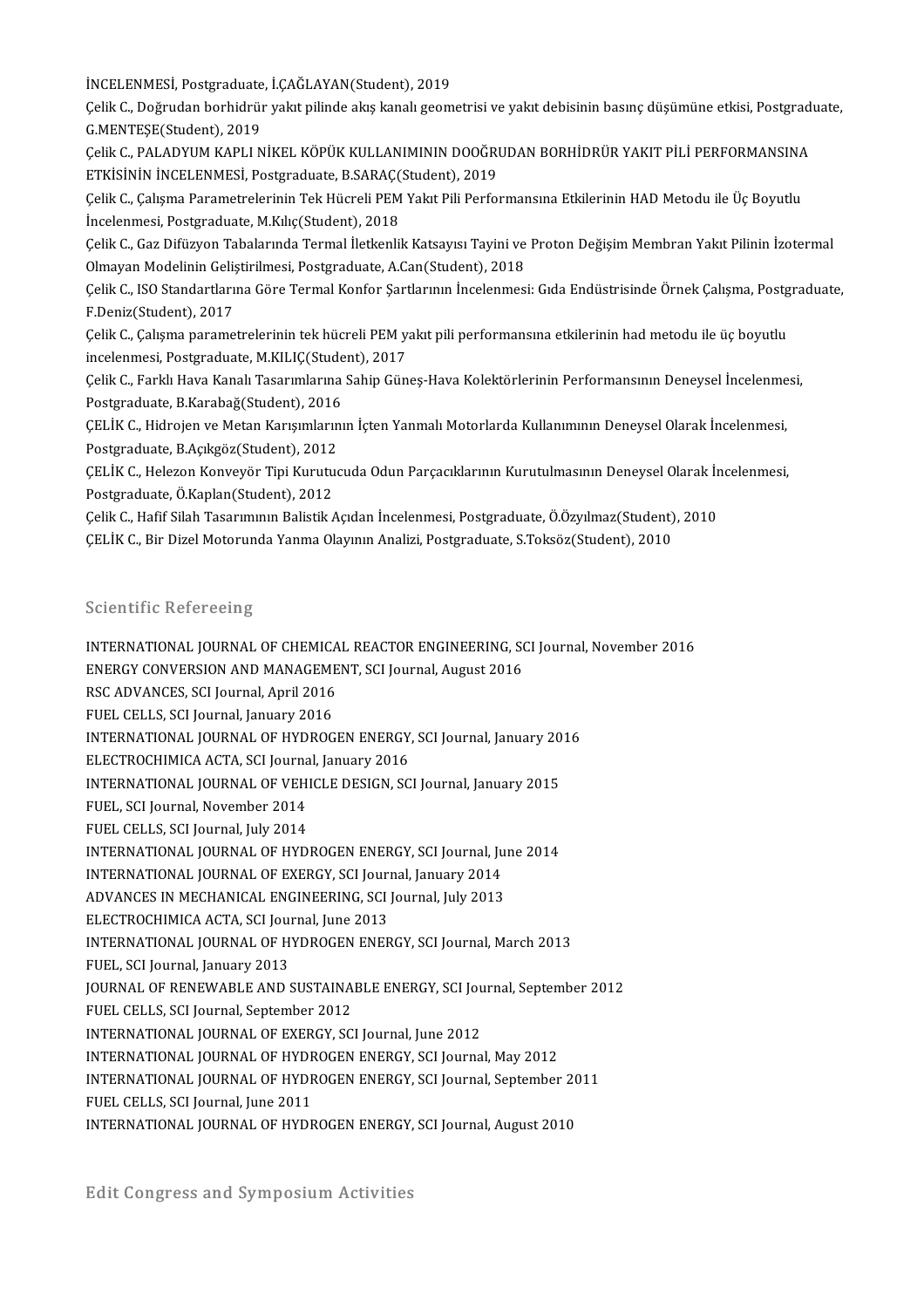International conference on Energy and Advanced Materials-2021 (ICEAM-2021) , Invited Speaker, Uttarpara-Kotrung,<br>India 2021 Internationa<br>India, 2021<br>2nd Internat International conference on Energy and Advanced Materials-2021 (ICEAM-2021) , Invited Speaker, Uttarpara-Kotrung,<br>India, 2021<br>2nd International Conference on Energy Materials and Fuel Cell Research, Working Group, Massachu

India, 2021<br>2nd International Conference on Energy Materials and Fuel Cell Research, Working Group, Massachusetts, United States<br>Of America. 2018 2nd International Conference on Energy Materials and Fuel Cell Research, Working Grou<br>Of America, 2018<br>22nd World Hydrogen Energy Conference, Working Group, Rio-De-Janeiro, Brazil, 2018<br>158th International Conference on Be

0f America, 2018<br>22nd World Hydrogen Energy Conference, Working Group, Rio-De-Janeiro, Brazil, 2018<br>158th International Conference on Recent Innovations in Engineering and Technology (ICRIET), IIER 2018, Working<br>Croup, Tel 22nd World Hydrogen Ene:<br>158th International Confere<br>Group, Tokyo, Japan, 2018<br>Fuel Cells and Hydrogen Jo 158th International Conference on Recent Innovations in Engineering and Technology (ICRIET), IIER 2018<br>Group, Tokyo, Japan, 2018<br>Fuel Cells and Hydrogen Joint Undertaking Programme Info Day, Working Group, Brussels, Belgiu

Group, Tokyo, Japan, 2018<br>International Mudrogen Joint Undertaking Programme Info Day, Working Group, Brussels, Belgium, 2018<br>IV. International Multidisciplinary Congress of Eurasia, Working Group, Rome, Italy, 2017 Fuel Cells and Hydrogen Joint Undertaking Programme Info Day, Working Group, Brussels, Belgium, 2018<br>IV. International Multidisciplinary Congress of Eurasia, Working Group, Rome, Italy, 2017<br>Erasmus Staff Exchange Programm

IV. International Multidisciplinary Congress of Eurasia, Working Group, Rome, Itz<br>Erasmus Staff Exchange Programme/Cracow University of Technology, Working<br>20. Ulusal Isı Bilimi ve Tekniği Kongresi, Working Group, Balıkesi Erasmus Staff Exchange Programme/Cracow University of Technology, Working Group, Krakow, Poland, 2017<br>20. Ulusal Isı Bilimi ve Tekniği Kongresi, Working Group, Balıkesir, Turkey, 2015<br>The 2015 International Conference of M

20. Ulusal Isı Bilimi ve Tekniği Kongresi, Working Group, Balıkesir, Turkey, 2015<br>The 2015 International Conference of Mechanical Engineering, Working Group, London, United Kingdom, 2015<br>Fuel Cells and Hydrogen Joint Under The 2015 International Conference of Mechanical Engineering, Working Group, London, United Kingdom, 2015<br>Fuel Cells and Hydrogen Joint Undertaking Programme Review Days 2015 and Stakeholder Forum, Working Gr<br>Brussels, Belg Fuel Cells and Hydrogen Joint Undertaking Programme Review Days 2015 and Stakeholder Forum, Worl<br>Brussels, Belgium, 2015<br>Erasmus Staff Exchange Programme/Universitatea Din Oradea, Working Group, Oradea, Romania, 2014<br>Erasm

Erasmus Staff Exchange Programme/Technische Universität Chemnitz, Working Group, Chemnitz, Germany, 2014 Erasmus Staff Exchange Programme/Universitatea Din Oradea, Working Group, Oradea, Romania, 2014<br>Erasmus Staff Exchange Programme/Technische Universität Chemnitz, Working Group, Chemnitz, Germany, 2014<br>Erasmus Staff Exchang Erasmus Staff Exchange Programme/Technische Universität Chemnitz, Working Group, Chemnitz, Germany, 2014<br>Erasmus Staff Exchange Programme/Institut Galilée-Université Paris13 LSPM CNRS, Working Group, Paris, France<br>Erasmus Erasmus Staff Exchange Programme/Institut Galilée-Université Paris13 LSPM CNRS, Working Group, Paris, France, 20<br>Erasmus Staff Exchange Programme/Technische Universität Chemnitz, Working Group, Chemnitz, Germany, 2013<br>UCL Erasmus Staff Exchange Programme/Technische Universität Chemnitz, Working Group, Chemnitz, Germany, 2013<br>UCL Electrochemical Innovation Laboratory Launch and Networking Event, Working Group, London, United Kingo<br>2011 • UCL Electrochemical Innovation Laboratory Launch and Networking Event, Working Group, London, United Kingdom,<br>• PEM Fuel Cells Summer School, International Centre for Hydrogen Energy Technologies, July, 19-23, Working Gr

• PEM Fuel Cells Summer School, International Centre for Hydrogen Energy Technologies, July, 19-23, Working Group, • PEM Fuel Cells Summer School, International Centre for Hydrogen Energy Technologie<br>İstanbul, Turkey, 2010<br>ULIBTK'09 17. Ulusal Isı Bilimi ve Tekniği Kongresi, Working Group, Sivas, Turkey, 2009<br>Yakıt Bili Entegrasyon Den

İstanbul, Turkey, 2010<br>ULIBTK'09 17. Ulusal Isı Bilimi ve Tekniği Kongresi, Working Group, Sivas, Turkey, 2009<br>Yakıt Pili Entegrasyon Deneyimi/Uluslararası Hidrojen Enerjisi Teknolojileri Merkezi, Working Group, İstanbul, ULIBT<br>Yakıt I<br>2009<br>Erasm Yakıt Pili Entegrasyon Deneyimi/Uluslararası Hidrojen Enerjisi Teknolojileri Merkezi, Working Group, İ<br>2009<br>Erasmus Staff Exchange Programme/University College Dublin, Working Group, Dublin, Ireland, 2009<br>1st Asian Gonfore

Erasmus Staff Exchange Programme/University College Dublin, Working Group, Dublin, Ireland, 2009

1989<br>1999 – Erasmus Staff Exchange Programme/University College Dublin, Working Group, Dublin, Ireland, 2009<br>1st Asian Conference on Innovative Energy & Environmental Chemical Engineering (ASCON-IEEChE), Working Group,<br>Sap 1st Asian Conference on Innovative Energy & Environmental Chemical Engineering (ASCON<br>Sapporo, Japan, 2008<br>ULIBTK'07 16. Ulusal Isı Bilimi ve Tekniği Kongresi, Working Group, Kayseri, Turkey, 2007<br>Manufasture of Euel Cell

Manufacture of Fuel Cell Components/TÜBİTAK, Marmara Araştırma Merkezi, Enerji Enstitüsü, Working Group, İstanbul,<br>Turkey, 2005 ULIBTK'07 16<br>Manufacture c<br>Turkey, 2005<br><sup>Puber Tesisatl</sub></sup> Manufacture of Fuel Cell Components/TÜBİTAK, Marmara Araştırma Merkezi, Enerji Enstitüsü,<br>Turkey, 2005<br>Buhar Tesisatları, Buhar Cihazları ve Enerji Tasarrufu, Working Group, İstanbul, Turkey, 2005<br>IPC IE 2005 Enlargement &

Turkey, 2005<br>Buhar Tesisatları, Buhar Cihazları ve Enerji Tasarrufu, Working Group, İstanbul, Turkey, 2005<br>JRC-IE 2005 Enlargement & Integration Workshop, Fuel Cell Test/ Institute for Energy- Joint Research Centreing Aspe Buhar Tesisatları, Buhar Cihazları ve Enerji Tasaı<br>JRC-IE 2005 Enlargement & Integration Worksho<br>Working Group, Amsterdam, Netherlands, 2005<br>VI Ulusel Tesisat Mühandisliği Kongresi ve Sergi JRC-IE 2005 Enlargement & Integration Workshop, Fuel Cell Test/ Institute for Energy- Joint Res<br>Working Group, Amsterdam, Netherlands, 2005<br>VI. Ulusal Tesisat Mühendisliği Kongresi ve Sergisi, Teskon, Working Group, İzmir,

VI. Ulusal Tesisat Mühendisliği Kongresi ve Sergisi, Teskon, Working Group, İzmir, Turkey, 2003<br>Citations

Citations<br>Total Citations (WOS):539<br>h indox (WOS):12 ortations<br>Total Citations (WC<br>h-index (WOS):12 h-index (WOS):12<br>Invited Talks

Invited Talks<br>International conference on Energy and Advanced Materials-2021 (ICEAM-2021) , Conference, Jaypee Institute of<br>Information Technology, India, Ostober 2021 Inviced Tarks<br>International conference on Energy and Adva<br>Information Technology, India, October 2021 Information Technology, India, October 2021<br>Research Areas